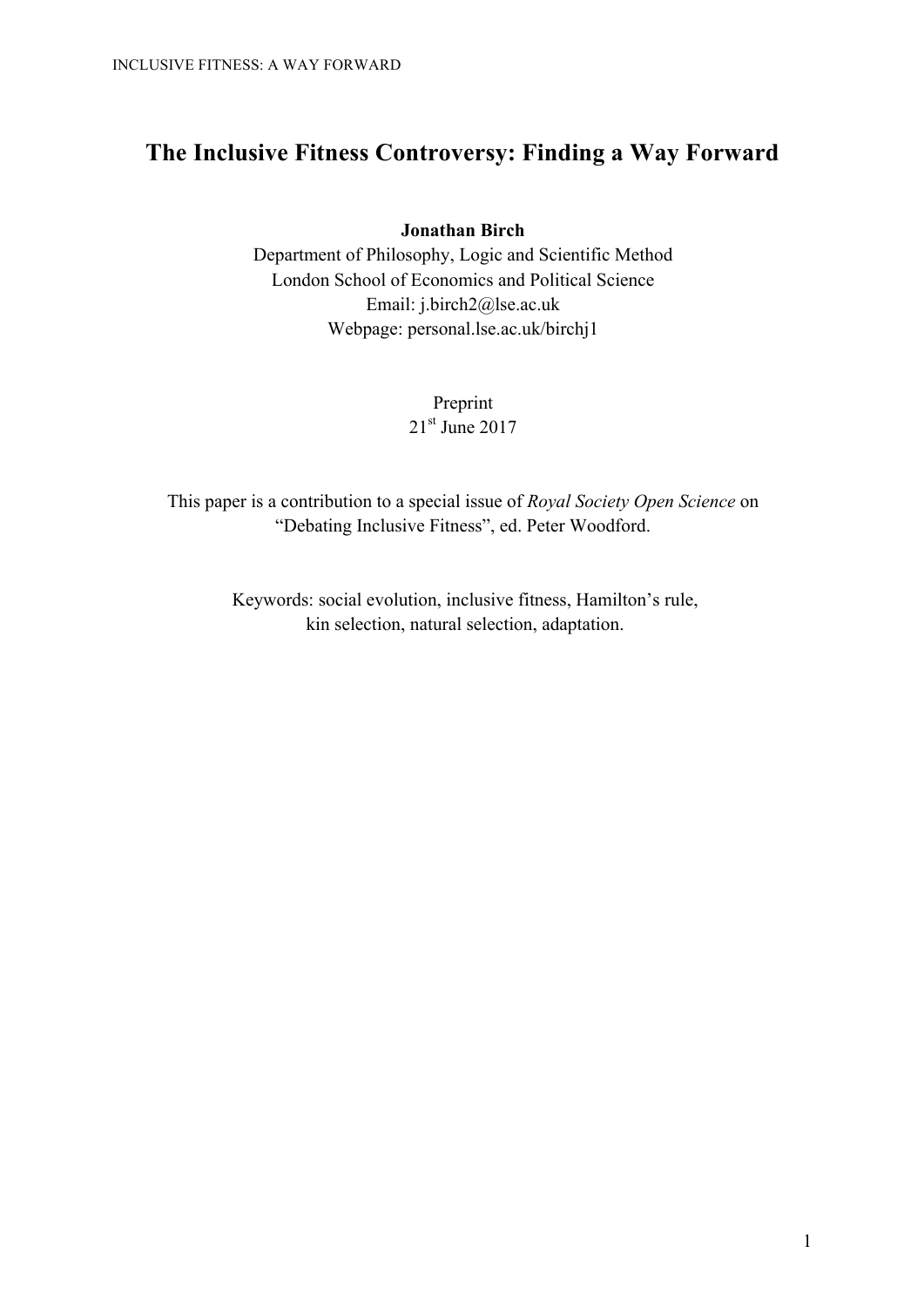*Abstract:* This paper attempts to reconcile critics and defenders of inclusive fitness by constructing a synthesis that does justice to the insights of both. I argue that criticisms of the regression-based version of Hamilton's rule, although they undermine its use for predictive purposes, do not undermine its use as an organizing framework for social evolution research. I argue that the assumptions underlying the concept of inclusive fitness, conceived as a causal property of an individual organism, are unlikely to be exactly true in real populations, but they are approximately true given a specific type of weak selection that Hamilton took, on independent grounds, to be responsible for the cumulative assembly of complex adaptation. Finally, I reflect on the uses and limitations of "design thinking" in social evolution research.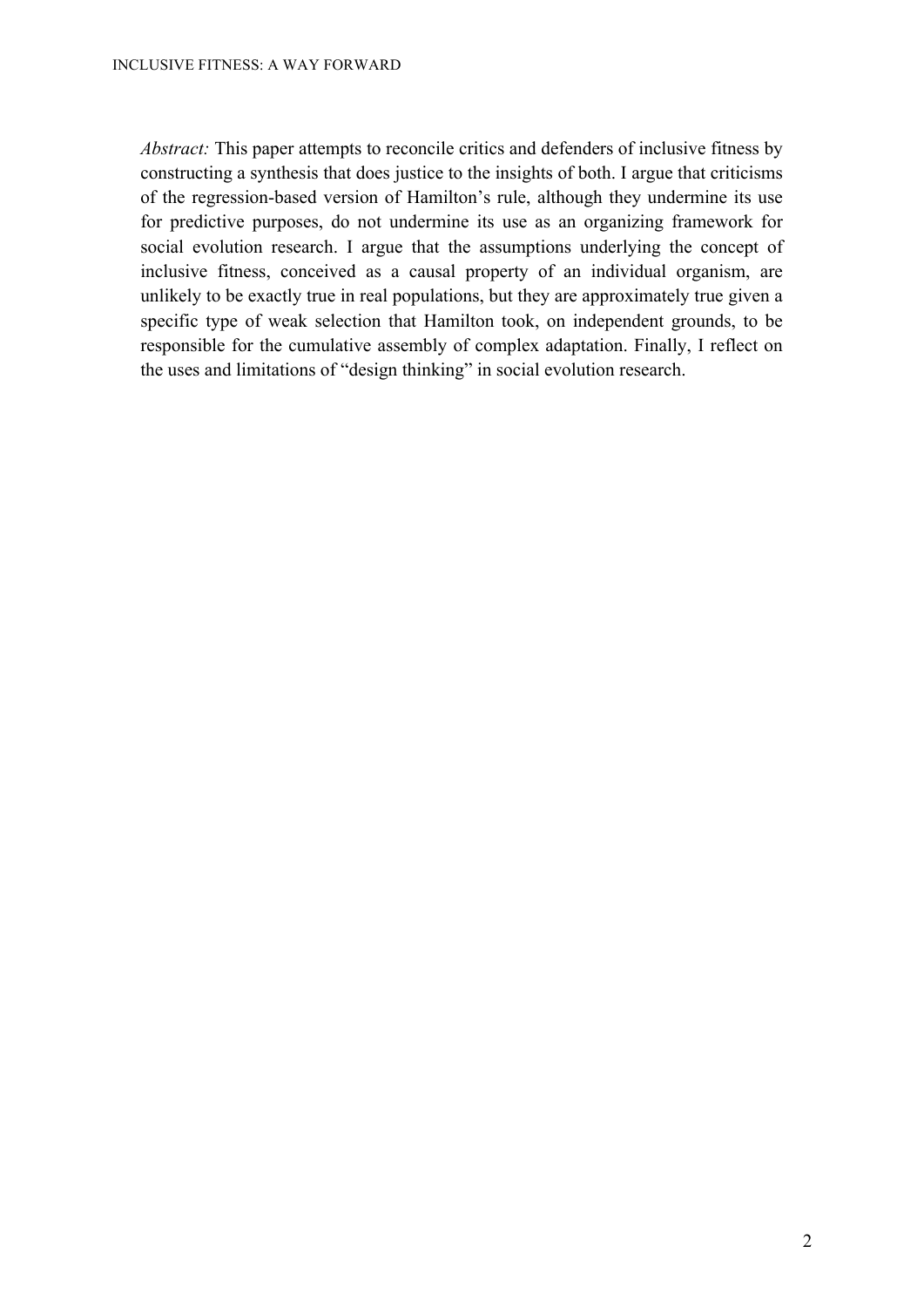The debate about the foundations of inclusive fitness theory that has followed in the wake of Nowak, Tarnita and Wilson's (1) critique has been remarkably polarizing. After several rounds of rebuttals and replies, there is still little evidence of any serious reconciliation between the theory's critics (2-10) and its defenders (11-24). It doesn't have to be this way. I believe that, on the main points of disagreement, it is possible to find a way forward that does justice to the insights of both camps. My aim in this paper is to find that way forward.

## **1. Kin selection, Hamilton's rule and inclusive fitness**

The concepts of kin selection, Hamilton's rule and inclusive fitness are often run together. They are, to be sure, closely related, but they should be distinguished (21, 25). Here is how I will use these concepts in this paper.

### **1.1 Kin selection**

*Kin selection* is a process that occurs in nature: a variety of natural selection in which the direction of evolutionary change is affected by correlated interaction between genetic relatives. It is something that happens out there in the world, independently of the methods social evolution theorists may invent to analyse it, and independently of the controversies theorists may have about these methods (17, 23, 26).

I will not discuss the empirical evidence for kin selection in this paper (12, 13, 20). Ultimately, I do not think the current controversies surrounding inclusive fitness and related ideas are primarily empirical debates about the existence, or otherwise, of kin selection. Both sides accept that kin selection occurs (27, 28). There are empirical disagreements about the importance of kin selection in explaining particular biological phenomena, such as the evolution of eusociality (8, 14, 22), but I do not see these debates about particular biological phenomena as the core of the controversy. At its core, this is a controversy not about the existence of kin selection, but about the explanatory value of the conceptual and theoretical framework Hamilton (29-32) constructed to make sense of it. This framework has two key ingredients: Hamilton's rule and inclusive fitness.

## **1.2 Hamilton's rule**

*Hamilton's rule* is a mathematical condition for positive change in the frequency of a trait in a population undergoing natural selection, expressed in terms of three population statistics defined with reference to that trait: relatedness (*r*), benefit (*b*) and cost (*c*). The rule states that a trait will undergo positive change due to natural selection if and only if  $rb - c > 0$  (29).

In its most general, regression-based form (17, 33), the rule is a highly abstract result that applies not only to cases of kin selection in the above sense but to all cases of natural selection, including those cases in which  $r = 0$  and those cases in which  $r > 0$  due to causes, such as "greenbeard" mechanisms (34, 35), that do not rely on correlated interaction between biological kin in the ordinary sense of the word. Because of its highly abstract nature, there is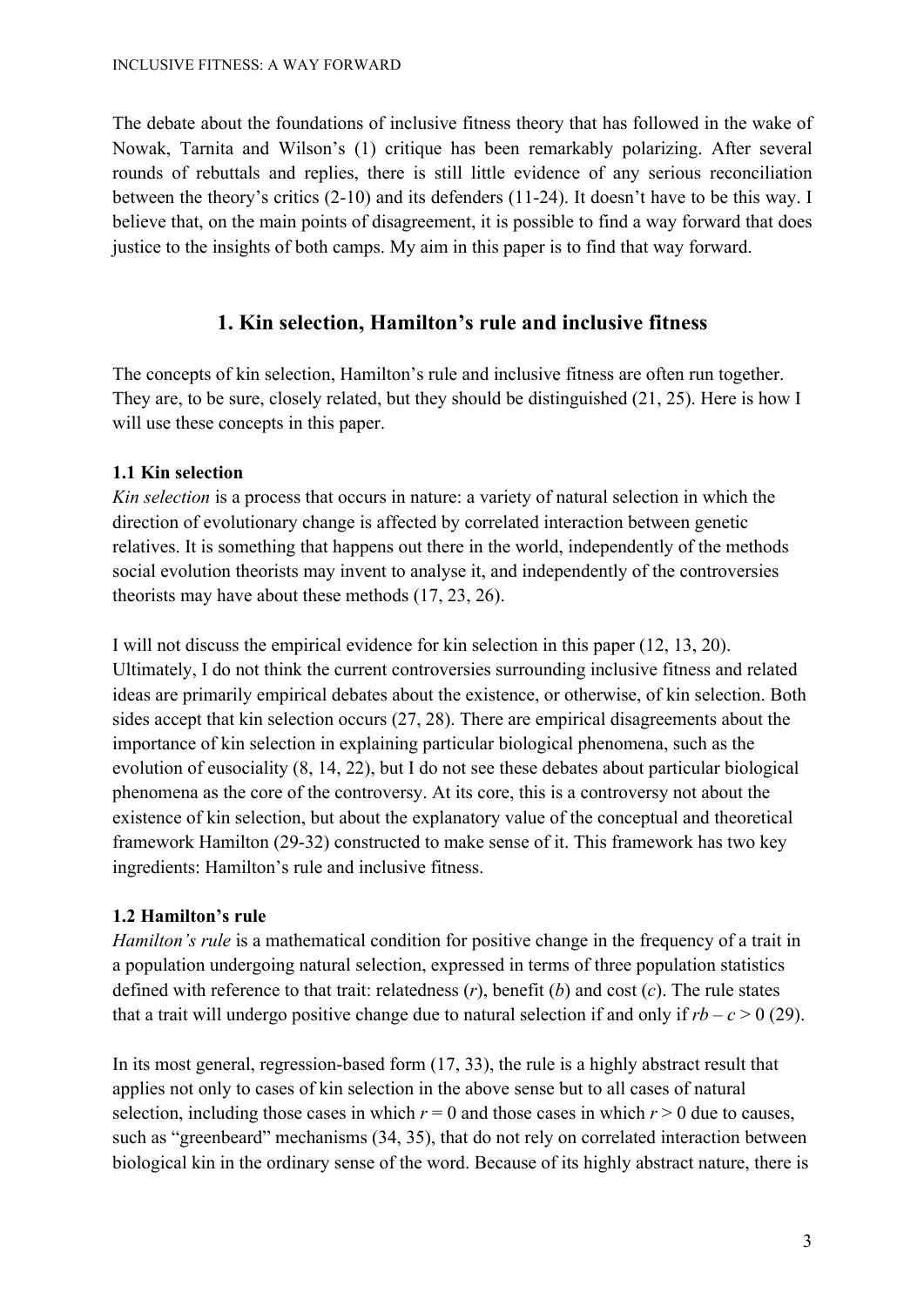room for legitimate debate as to what, if anything, Hamilton's rule explains about social evolution, and I will consider this question in Section 2.

### **1.3 Inclusive fitness**

*Inclusive fitness*, as Hamilton (30) conceived it, is a property of an individual organism, defined as a weighted sum of the effects on reproductive success it causes by means of its behaviour. The weights are coefficients of relatedness. The term has sometimes taken on other meanings, and other authors prefer to use the term "inclusive fitness" to refer to a property of a trait, strategy, or lineage (36-38). But for Hamilton, it was a property of an individual organism (see Section 3).

It is, at first sight, a strange quantity (see Section 3). Yet Hamilton regarded it as the best way of thinking about the fitness of an organism in the context of social evolution, and his successors in what we might call the Hamiltonian tradition in social evolution theory, such as Grafen, Gardner and West, tend to agree (39-41). They claim inclusive fitness is uniquely able to capture the *design objective* of social adaptation—the goal towards which all social adaptation is directed. I consider this claim in Sections 3 and 4.

## **2. The status of Hamilton's rule**

### **2.1 What the critics get right**

There are various formulations of Hamilton's rule, and the different versions attach different meanings to the cost, benefit and relatedness coefficients (23, 42, 43). The current controversy has predominantly centred on the generalized, regression-based version first formulated by Queller (33), in which relatedness is a regression coefficient capturing the statistical association between the genotypes of social partners, and cost and benefit are partial regression coefficients in a regression model of reproductive success. I have elsewhere called this version HRG (G for both *general* and *genic*) (42).

Critics of HRG point out, correctly, that the rule in this generalized, regression-based form is general because it is tautology-like (2, 7). The rule says, roughly speaking, that the evolutionary change under one, coarse-grained description is positive if and only if the evolutionary change under another, finer-grained description is also positive. The coarsegrained description is simply the overall change in the frequency of a gene, or in the mean value of a polygenic character. The finer-grained description uses a regression model to partition the overall change into an *rb* component that captures indirect fitness effects and a – *c* component that captures direct fitness effects. The rule simply notes an equivalence between two different ways of describing change, without making any detailed assumptions about the causes of change.

By way of analogy, it is akin to saying that a candidate wins a US presidential election if and only if that candidate wins more than 269 votes in the electoral college: the result, described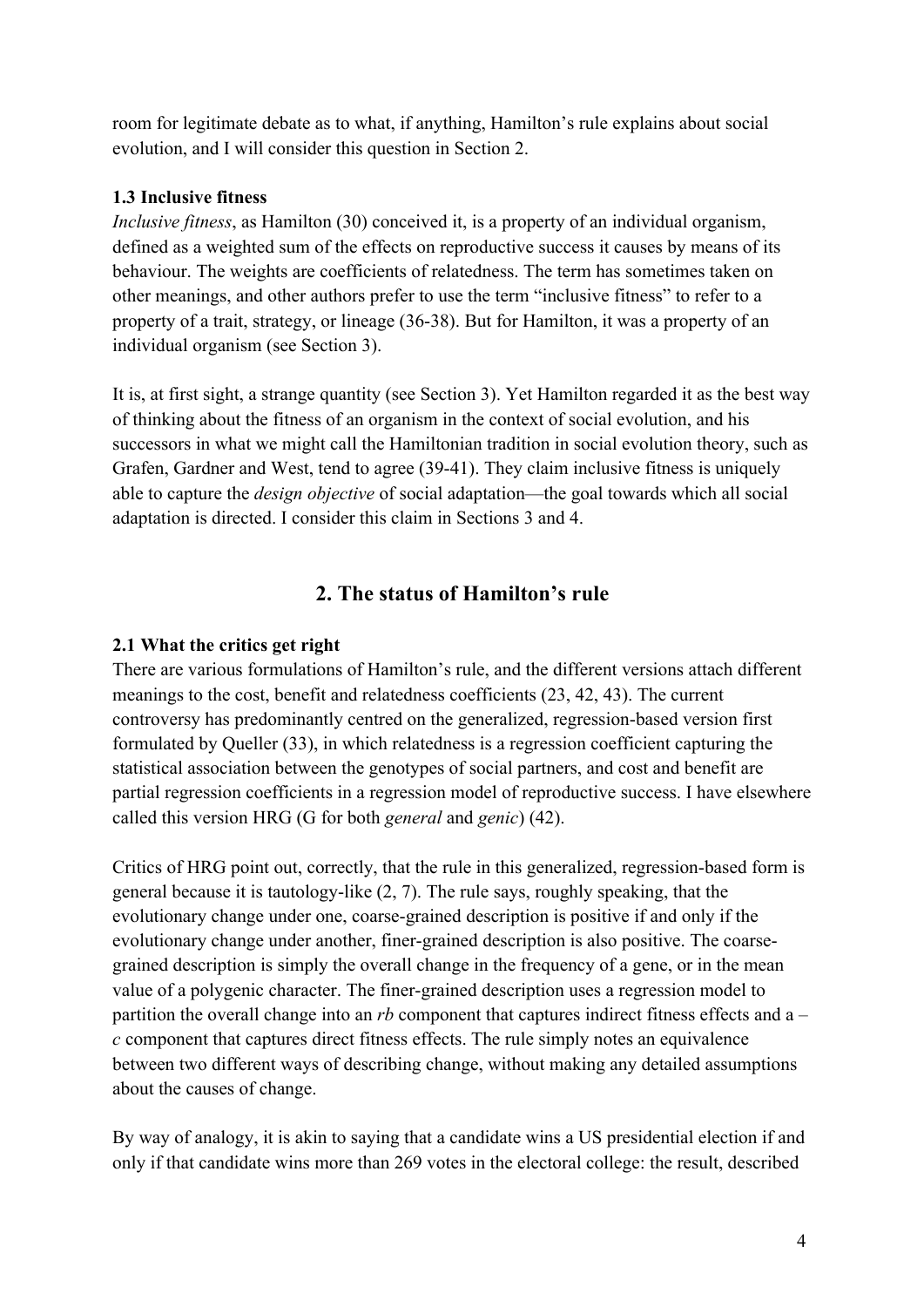in general terms, is equivalent to the result described at a finer grain of analysis (4). This is why (although a few assumptions are required) Hamilton's rule can be said to be "as general as the genetical theory of natural selection itself" (11).

As a consequence, HRG is not much use for prediction, as Allen et al (7) correctly note. If one has the information necessary to calculate the relatedness, cost and benefit coefficients in HRG exactly (i.e. complete information about the genotypic values, fitness values and social interactions in the target population), then one also has the information necessary to calculate the exact response to selection directly. Prediction does not come into it. The change under one, finer-grained description cannot be said to predict the change under another, coarsergrained description, any more than a state-by-state breakdown of an election result can be said to predict the overall result.

Alternative versions of Hamilton's rule invoke stronger assumptions, and these versions, not HRG, should be used for predictive purposes. In particular, an approximate, "marginal" version that replaces the partial regression coefficients with partial derivatives of a fitness function can be used to derive predictions about evolutionarily stable strategies (44-46).

Allen et al (7) are also justified in their assertion that HRG does not, by itself, provide causal explanations of evolutionary change. Regression coefficients capture statistical associations, and statistical association is not causation (47-50). To explain change causally, it is not enough to know the values of the population statistics *r*, *b* and *c*. These population statistics *mathematically imply* changes in gene frequency (just as the state-by-state breakdown mathematically implies the national result), but they do not *cause* those changes (any more than the state-by-state breakdown causes the national result). For a causal explanation, one also needs to know the evolutionary dynamics causally responsible for the values of *r*, *b* and *c,* including, where applicable, the population structure and the payoff structure of social interaction.

For example, positive relatedness  $(r > 0)$  in a population may be explained by underlying assortative processes as diverse as kin discrimination, limited dispersal, shared habitat preference, recognition of greenbeard-like phenotypic markers, or even, in microbes, gene mobility, and the way in which positive relatedness is generated can make a difference to the evolutionary stability of a social trait (32, 35, 41, 51-54). In any particular scenario in which relatedness is found to be positive, a satisfactory causal explanation of change should thus cite the causes of positive relatedness; if the aim is to elucidate the causal processes driving change, it is not enough to state merely that relatedness is positive without saying why. The same can be said of cost and benefit.

### **2.2 What the defenders get right**

In spite of all this, I maintain that HRG is a useful and important result. This is because it provides an *organizing framework* that helps us structure our thinking about the causes of social evolution (56). An organizing framework is not in competition with detailed models of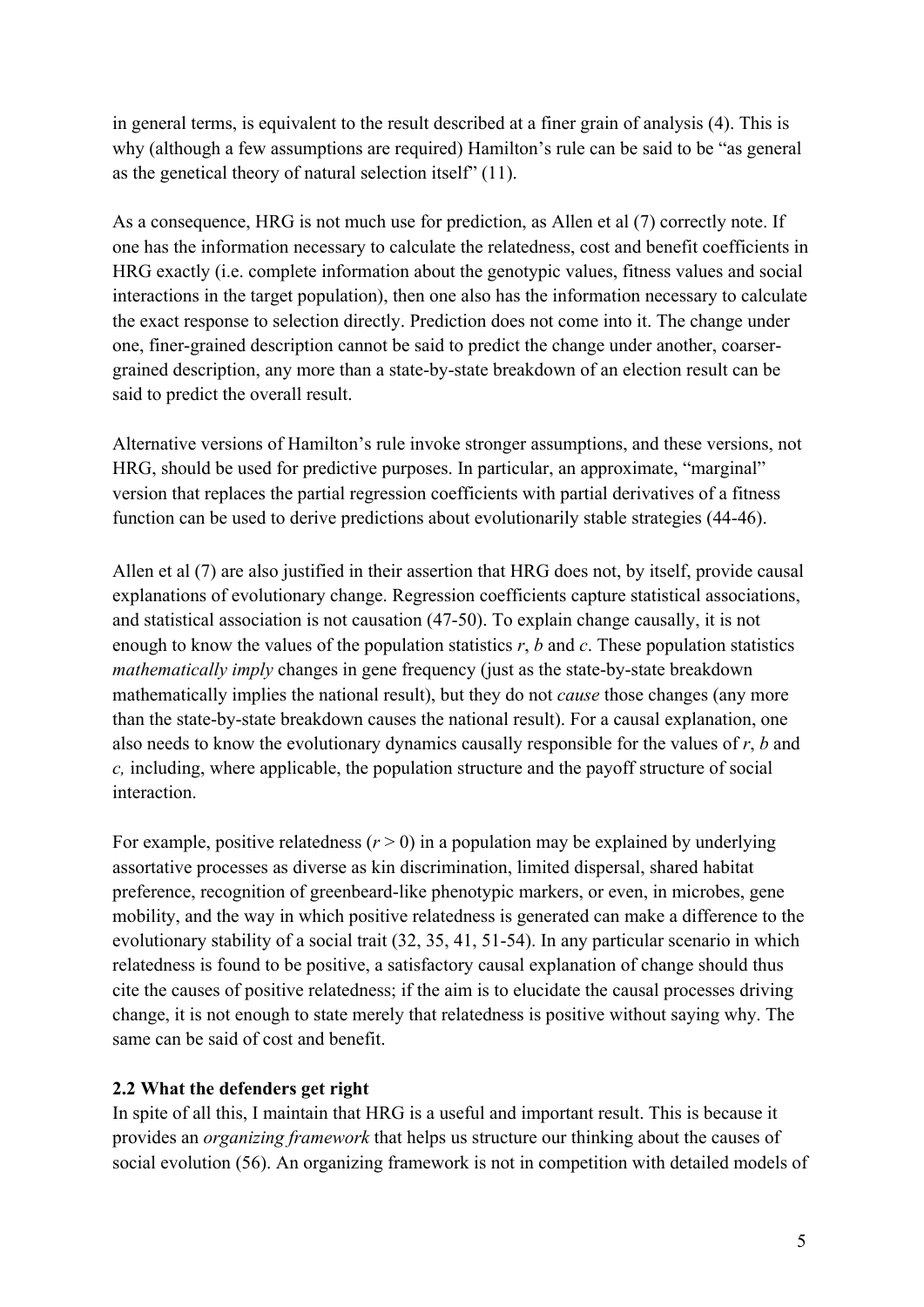particular ecological scenarios. It is intended to provide us with a helpful way of interpreting, classifying and comparing such models.

The idea is that, by partitioning change into two biologically meaningful components (*rb* and –*c*), HRG provides an organizing framework that is distinctively valuable for social evolution research. What it does, in essence, is provide a scheme for categorizing causal explanations of evolutionary change. Any causal explanation of change in a particular trait, whether it takes the form of a detailed mathematical model or an informal verbal account, will have implied or explicit commitments regarding the costs and benefits of the trait and the relatedness between social partners. HRG provides a way of categorizing explanations by these commitments. For it shows that all causal explanations of positive change, in any character and in any population, must fall into one of four broad categories, depending on the signs of *rb* and *c*. These categories can be visualized in terms of a space of explanations (Figure 1).

**FIGURE 1 CAPTION:** *Partitioning the space of explanations***. HRG allows us to distinguish four broad classes of explanation of positive evolutionary change in a social trait, defined by their commitments regarding the values of** *rb* **and** *c***. All explanations of positive change lie somewhere in this space. The corresponding space for negative change is an inversion of this space (with** *O* **as the centre of inversion) (Figure © the author, reprinted from 56).**



First, there are *indirect fitness explanations*, for which  $rb > 0$  and  $c \ge 0$ . These explanations cite a cause of relatedness to explain why the direct fitness costs associated with a trait (i.e.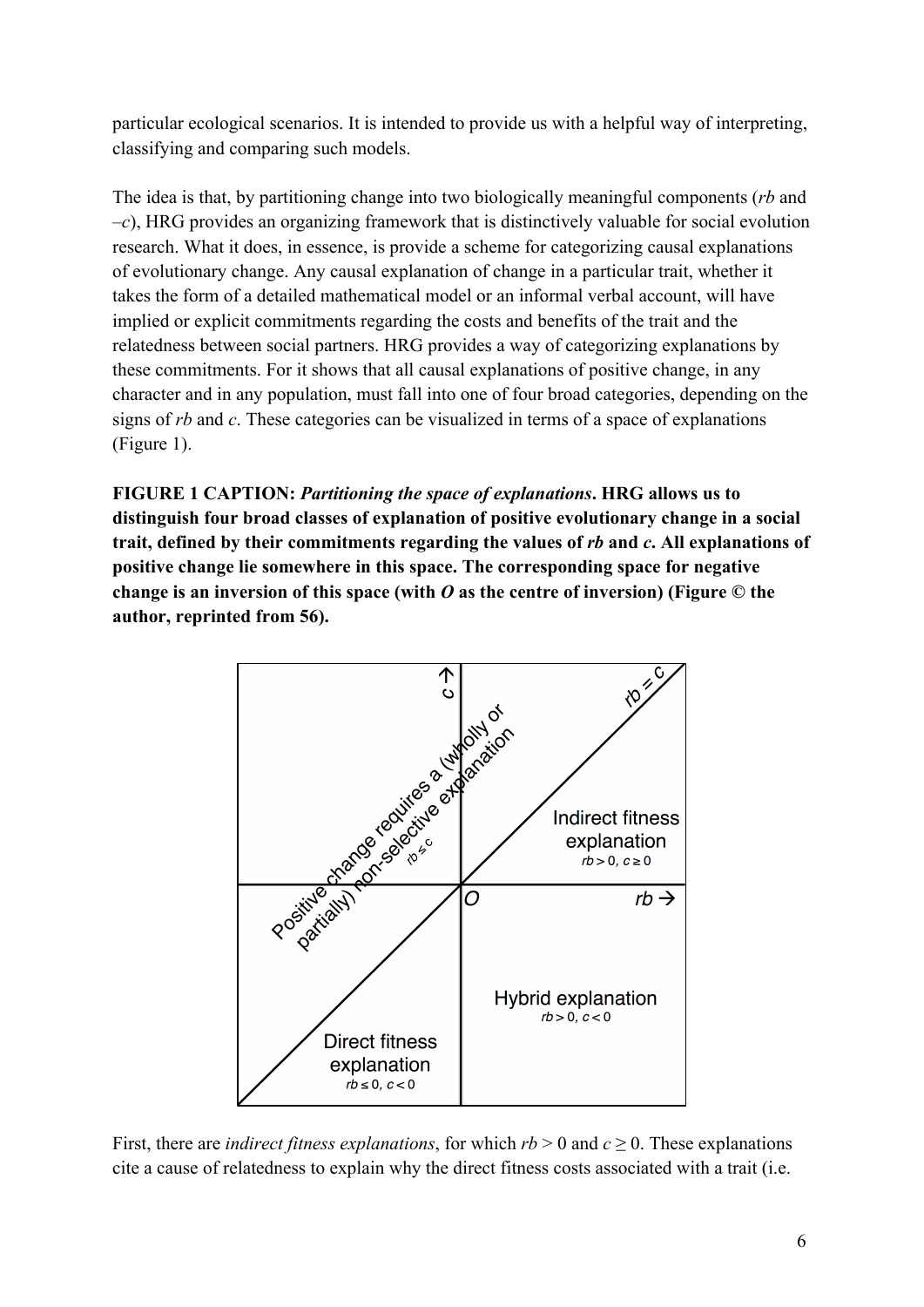costs to the actor) are offset by indirect fitness benefits (i.e. benefits to related recipients). Second, there are *direct fitness explanations*, for which  $c < 0$  and  $rb \le 0$ . These explanations show how, over the lifetime of the actor, the trait yields direct fitness benefits, so that no indirect benefits are required. Third, there are *hybrid explanations* that appeal to both direct and indirect fitness effects as drivers of positive change, and for which  $rb > 0$  and  $c < 0$ . Fourth, there are partially or wholly *non-selective explanations* that appeal to a process other than fitness differences between organisms. Such processes may include drift, migration, mutation, environmental change, or forms of within-organism selection such as gametic selection or meiotic drive (formally, these are processes captured in the "transmission bias" term in the Price equation and in Frank's "exact-total" version of Hamilton's rule; 45, 57, 58). HRG tells us that, if  $rb \leq c$ , any adequate explanation of positive change must appeal to at least one such process.

The insight embodied by HRG is that every adequate causal explanation of positive change can be placed somewhere in this space. It also shows how the space of possible explanations is constrained by adding information about cost, benefit and relatedness. For example, if a trait is known to be costly in the technical sense that it detracts from the lifetime reproductive success of the actor (implying positive *c*), HRG tells us that an adequate causal explanation of positive change in that trait must appeal either to indirect fitness effects or else to nonselective processes, because direct fitness effects alone are not sufficient. These are insights that are obvious once one understands HRG, but far from obvious otherwise.

We can use this organizing framework as the basis for a more detailed taxonomy of explanations of change (48). For example, indirect fitness explanations can be classified at a finer grain by the causes of relatedness they cite (e.g. kin discrimination or limited dispersal). Direct fitness explanations can be classified at a finer grain by the nature of the causal pathway that positively links the behaviour to the lifetime reproductive success of the actor, which may involve immediate returns, or may be mediated by reciprocity, punishment or reward. In this way, HRG structures the way social evolution theorists think about the causes of social evolution, shaping research programs and allowing for overarching syntheses of diverse results (19, 58-61).

Importantly, this organizing role of HRG is not undermined by the examples Allen et al. construct to challenge its predictive and causal-explanatory utility (7). For instance, Allen et al. describe a scenario in which a "hanger-on" trait causes its bearers to seek out and interact with individuals of high fitness. This leads to an association between an organism's fitness and the behaviour of its social partner, implying positive *b*, yet the hanger-on trait makes no causal contribution to fitness. Such examples show that one should be wary of interpreting *b* and *c* as measures of direct causal influence. However, they are not (and are not intended to be) counterexamples to HRG, and they do not show that HRG misclassifies explanations of change. The scenario Allen et al. describe is one in which  $rb = c$ , so the categorization scheme in Figure 1 implies, correctly, that any positive change in the hanger-on trait must be explained by a non-selective process.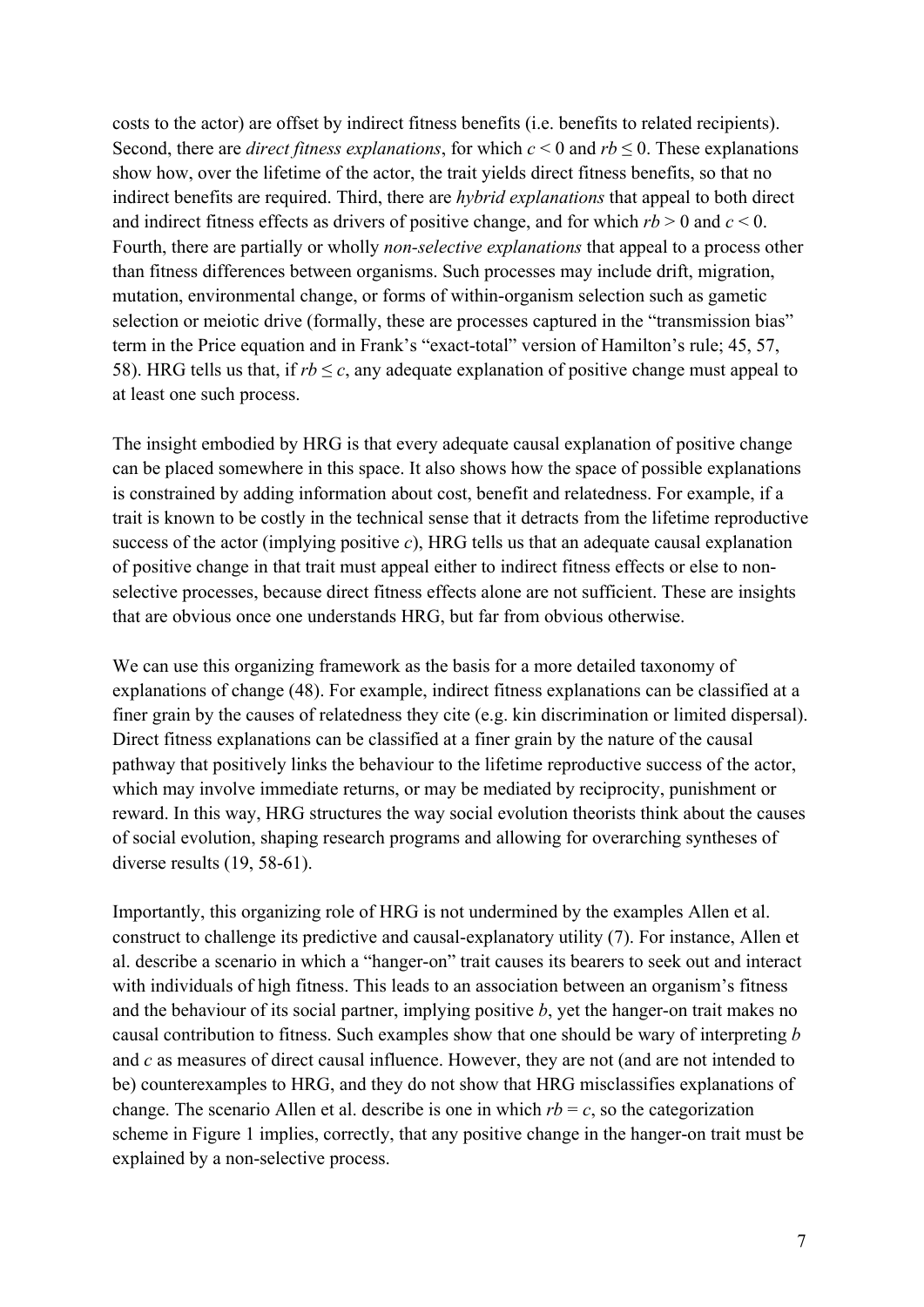The best way to challenge the use of HRG as an organizing framework is not to construct counterexamples (since all sides agree that it is a correct mathematical result), but to argue that a different partition of change provides a more useful or biologically insightful categorization scheme (56). Here, the defender of HRG should concede that it is certainly not the only possible organizing framework for social evolution research. The Price equation (from which HRG is derived) can be regarded as providing an organizing framework at an even coarser grain of analysis: it simply partitions change into a component due to natural selection and a component due to transmission bias, without partitioning the change due to natural selection into any further components (62-64). HRG, by partitioning the change due to selection at a finer grain of analysis than the Price equation, is particularly useful for organizing explanations of social evolution. One notable rival to HRG in this respect is the framework of multi-level selection theory (32, 57, 65, 66). This too can be seen as a framework that organizes our thinking about the causes of social evolution by partitioning the space of explanations. This is not the place for a detailed comparison of the two frameworks (see 43, 56), but one important limitation of the multi-level framework, at least in the version developed by Price, is worth emphasizing: it only applies in populations that have a certain kind of structure, whereby the population is subdivided into objective, discrete, social groups. A distinctive advantage of HRG is that it still holds regardless of the population structure.

### **2.3 The way forward**

HRG has been criticized for being an "empty statement" or tautology, for failing to yield predictions of change, and for failing to yield causal explanations of change. There is some justification for all of these charges, but they do not undermine the use of HRG as an organizing framework: a framework for interpreting, comparing and classifying more detailed evolutionary models.

It is a virtue of an organizing framework that it operates at a high level of abstraction, invoking few assumptions: this makes it compatible with a wide range of underlying models, while also allowing us to make biologically meaningful comparisons between those models. For example, it allows us to see that, for all their underlying differences, models of the evolution of costly social behaviour by natural selection must invoke a cause of relatedness, such as kin discrimination, limited dispersal, shared habitat preference, greenbeard effects or gene mobility.

There is room for a productive debate regarding the value of HRG in comparison to other possible organizing frameworks, such as multi-level selection theory. Progress on this issue can be made by identifying the properties we value in an organizing framework (such as its compatibility with different possible population structures), and by evaluating the extent to which different frameworks possess these properties.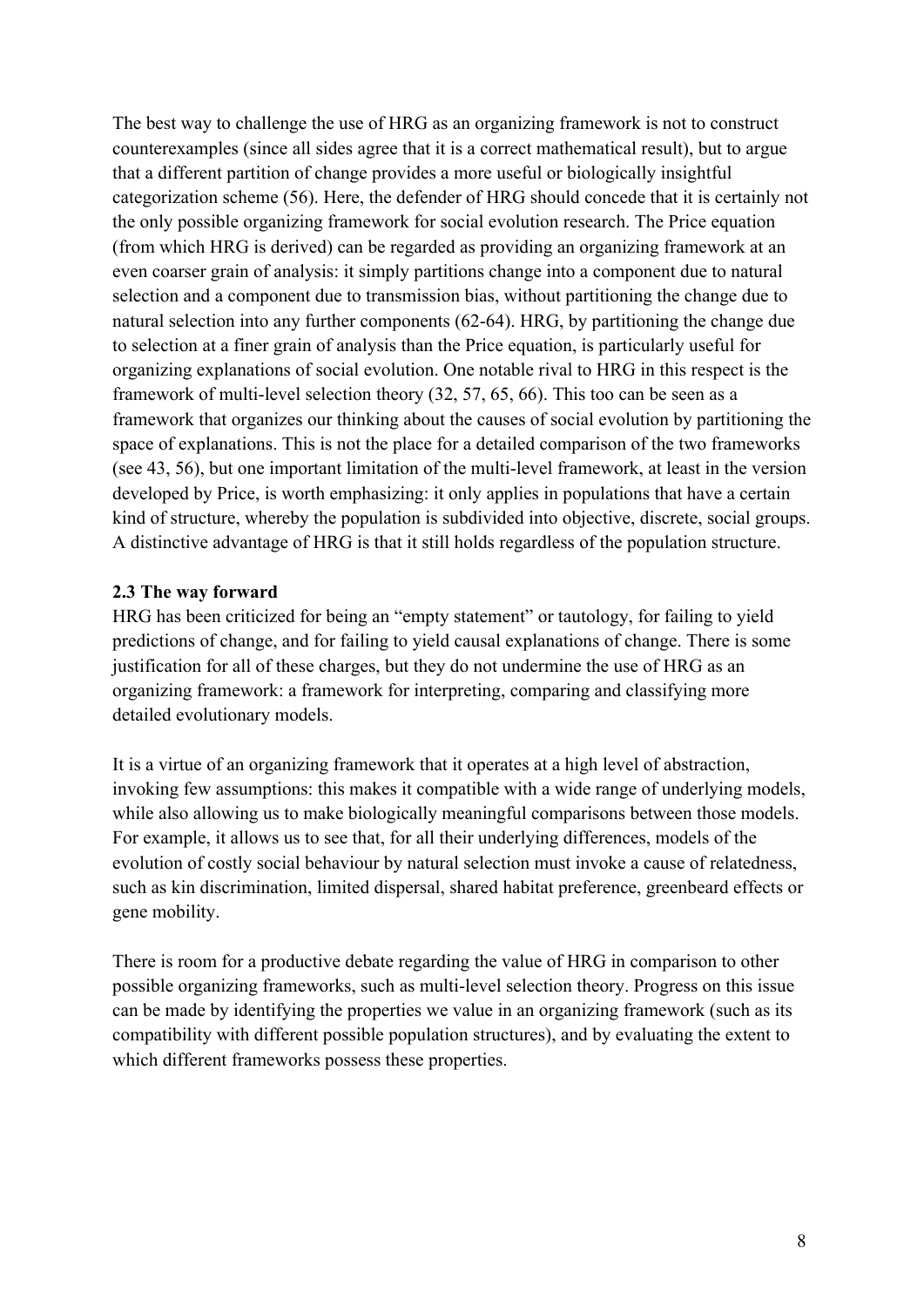## **3. The status of inclusive fitness**

Hamilton's rule is a statistical, population-level result. Inclusive fitness, by contrast, is an explicitly *causal* property of an *individual organism*. Here is how Hamilton defined inclusive fitness:

Inclusive fitness may be imagined as the personal fitness which an individual actually expresses in its production of adult offspring as it becomes after it has been stripped and augmented in a certain way. It is stripped of all components which can be considered as due to the individual's social environment, leaving the fitness he would express if not exposed to any of the harms or benefits of that environment. This quantity is then augmented by certain fractions of the quantities of harm and benefit which the individual himself causes to the fitness of his neighbours. The fractions in question are simply the coefficients of relationship. (30, p. 8)

As noted above, there are other theorists who think about inclusive fitness differently: Queller, for example, has argued that we should think of inclusive fitness as a property of a trait or strategy rather than an individual (36), and Akçay and van Cleve argue that we should think of it as a property of a lineage (37). But we can see clearly that, for Hamilton himself, inclusive fitness was, first and foremost, a property of an individual. We can, of course, talk of the mean inclusive fitness of a population, or of the bearers of a particular trait. But these averages are derivative notions: the fundamental notion is a property of an individual. It also could not be clearer that inclusive fitness, as Hamilton conceived it, is inherently causal: it is a weighted sum of the effects on reproductive success for which the focal organism is *causally responsible* (Figure 2).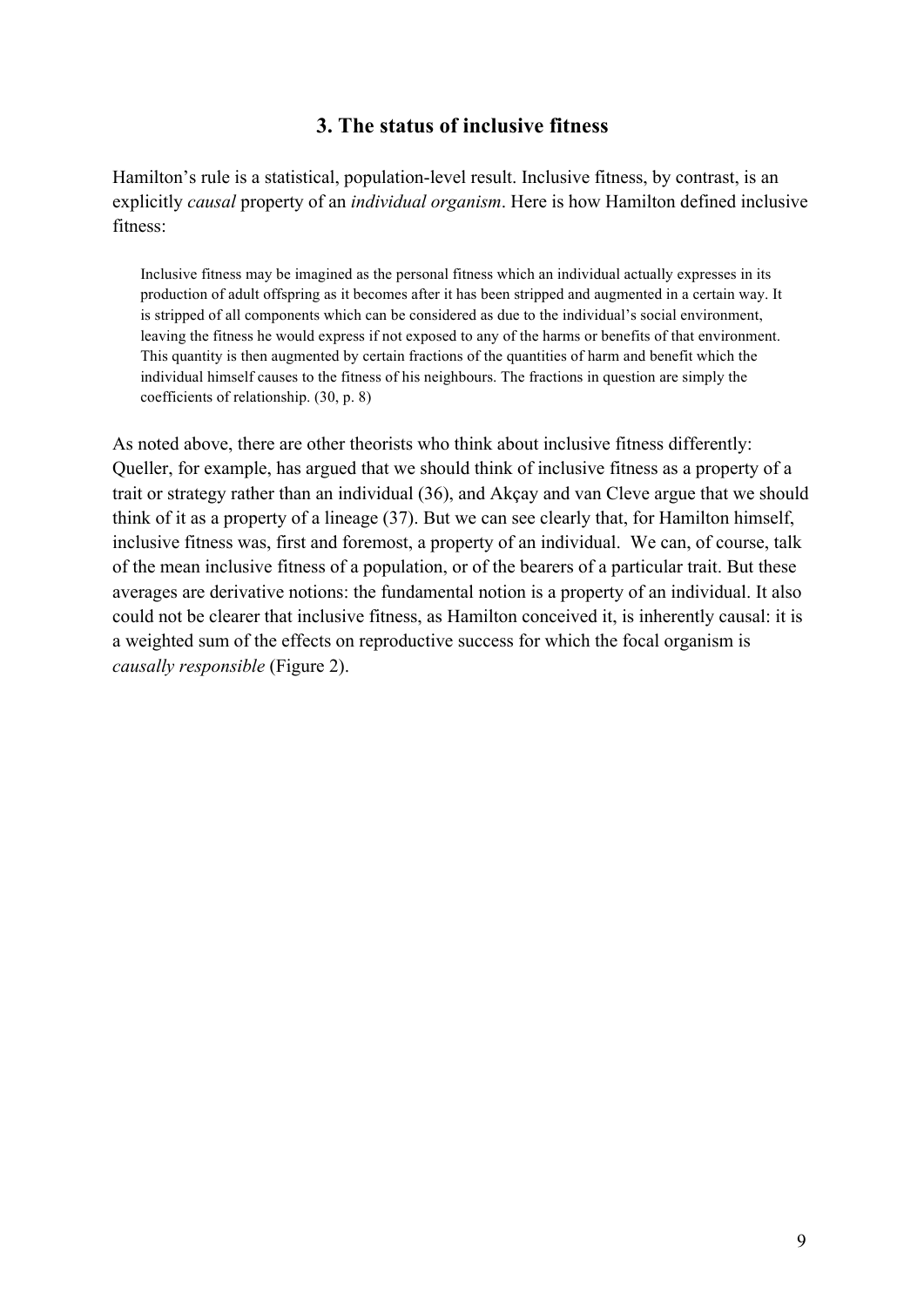**FIGURE 2 CAPTION:** *Inclusive fitness***. An individual organism's inclusive fitness is a weighted sum of the effects of its behaviour on reproductive success. In this illustration, organism 1's behaviour affects the reproductive success of itself and of organisms 2, 3, and 4 (as shown by the arrows; the shaded regions represent components of reproductive success caused by the behaviour of organism 1). Organism 1's inclusive fitness consists of a baseline non-social component, plus the effect on its own reproductive success caused by its own behaviour, plus its effects on organisms 2, 3, and 4, weighted in each case by the relevant coefficient of relatedness. In a population without class-structure, the coefficient of relatedness will be the same for every social partner and will correspond to the** *r* **coefficient in HRG (for discussion of cases in which class-structure is present, see 39, 45, 46) (Figure © the author, reprinted from 56).**



### **3.1 What the critics get right**

Critics of inclusive fitness argue that it is committed, at a conceptual level, to the validity of an *additive causal model* of fitness (1, 7). They are right about this. The procedure Hamilton describes in the above paragraph involves crediting components of reproductive output to the actors whose social behaviour was causally responsible for them, rather than crediting them to the organisms that actually produced the offspring. For example, the larvae produced by a queen in a social insect colony should be credited not to the queen but to the workers who rear them. If this procedure is to avoid problems of double-counting, it must be that the reproductive success of an organism can be written as a *sum* of components, each of which is attributable to the social behaviour of a single social actor. Let us call this assumption *fitness additivity*. Moreover, it must be that the value of each component depends only on the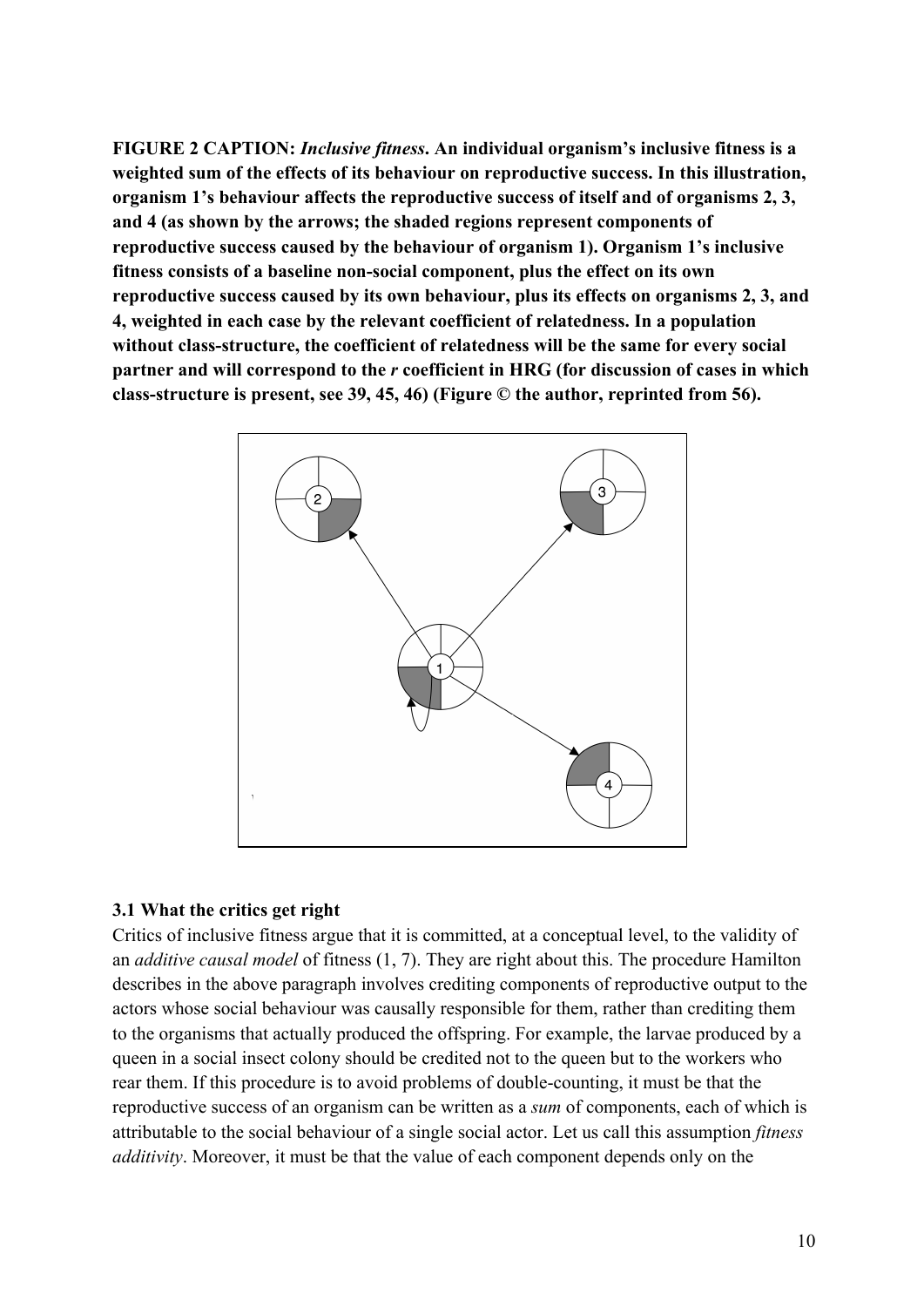genotype of the actor, and not on the genotype of the recipient, an assumption known as *actor's control* (39).

The assumptions of fitness additivity and actor's control are essential for inclusive fitness, conceived as a property of an individual organism, to make sense. Grafen, for example, writes that "the question of how to define inclusive fitness in the absence of additivity has not been settled, and so fundamental theory on the non-additive case can hardly yet begin" (39, p. 544). Thus the reliance of inclusive fitness, as Hamilton conceived it, on fitness additivity and actor's control is something even its most committed defenders should acknowledge. Note here that, by contrast, the population-level result HRG has been applied to cases of nonadditive payoffs. Regardless of the causal structure of social interaction, one can always use a regression model to partition change at the population level into an *rb* component and a -*c* component (17, 33, 42, 43, 60). This, however, is not the same as defining inclusive fitness *qua* property of an individual organism in the non-additive case. Grafen rightly identifies this as a genuine problem.

The critics proceed to argue that there are many biologically plausible ways in which violations of these assumptions can arise. They are right about this too, although the point is not new: authors in the social evolution literature have made it repeatedly (67-70). Consider, for example, a genotype that disposes its bearer to produce an alarm call. In so doing, it reveals the organism's location to nearby predators, adversely affecting its ability to benefit from the alarm calls of others. In this scenario, the benefit of receiving an alarm call for a recipient does not just depend on the genotype of the actor. It also depends on a fact about the recipient (i.e. whether or not the recipient has also produced an alarm call) that is sensitive to its genotype. Actor's control is violated.

Defenders of inclusive fitness should accept this too. Fitness additivity and actor's control are strong assumptions, and they are unlikely to be exactly true in real populations. In fact, Grafen does acknowledge this, writing, for example, that "the assumption of additivity is made throughout this paper, but is not in general a realistic assumption. In many applications, non-additivity is an important part of the problem" (39, p. 543). The critics may reply, with some justification, that this point is absent from some of the more forthright defences of inclusive fitness (11).

### **3.2 What the defenders get right**

Critics of inclusive fitness are likely to feel that the discussion should end here: since inclusive fitness makes strong assumptions that are often violated in real populations, we should stop using it as a fitness concept. For example, Allen and Nowak conclude from the unrealistic nature of the additivity assumption that "there is no inclusive fitness at the level of the individual" (9). Yet, despite all of the above, I think a good case can be made for the theoretical value of inclusive fitness, conceived as a property of an individual.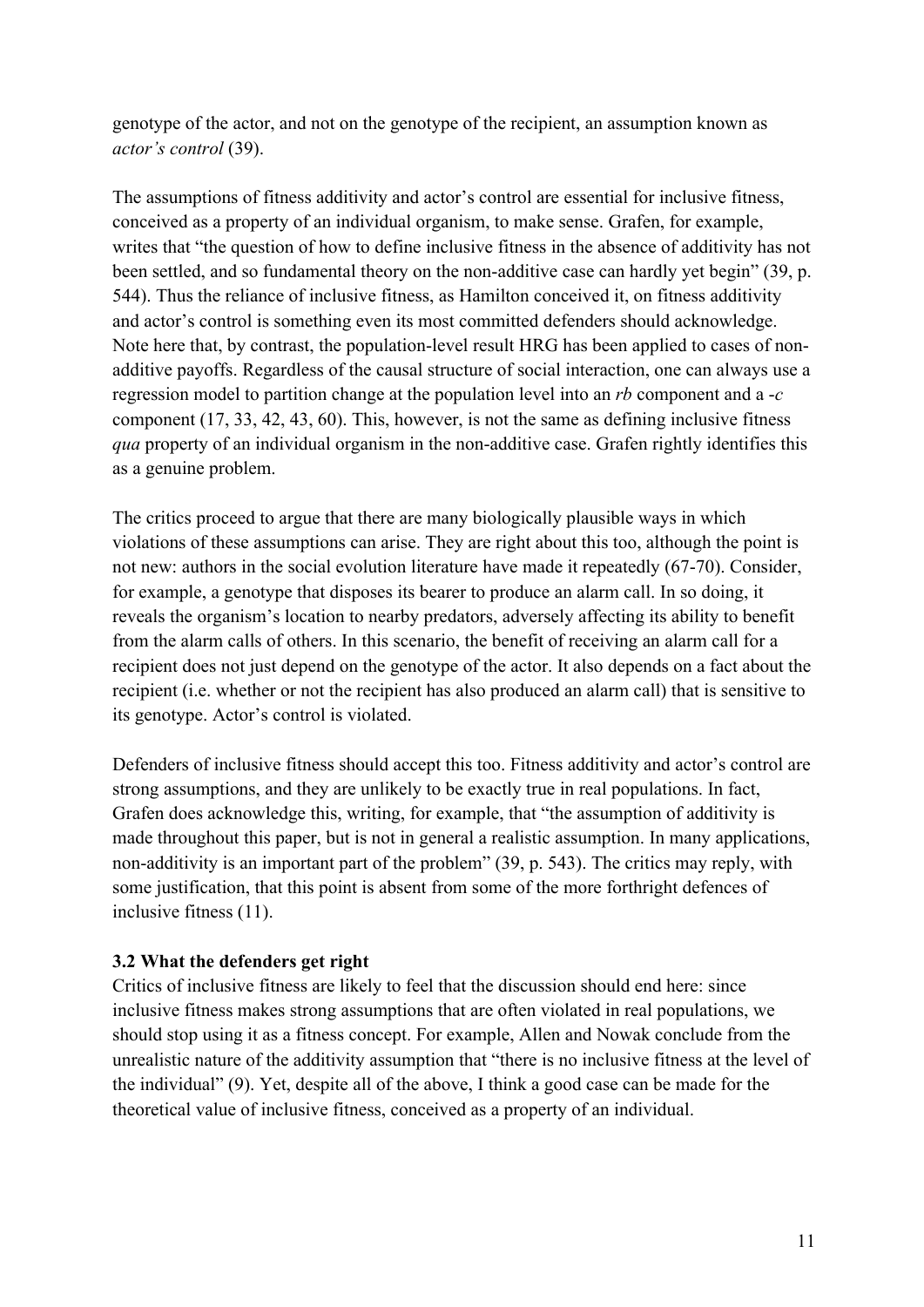### *3.2.1 Weak selection and Fisher's microscope*

Defenders of inclusive fitness have often noted that its assumptions can be justified as *approximations* if we assume a specific form of weak selection, usually known as *δ*-weak selection (39, 71-73). To assume *δ*-weak selection is to assume that the character of interest is a quantitative character, and that the alternatives competing in the population are a wild type and a mutant that differs only very slightly from the wild type. For example, a  $\delta$ -weak selection model of an alarm call scenario might pit a wild type strategy in which an organism makes an alarm call with probability *q* against a mutant strategy in which an organism makes an alarm call with probability  $q + \delta$ , where  $\delta$  is a very small increment such that  $\delta^2 \approx 0$  (73).

With this assumption in place, we can reinterpret inclusive fitness in terms of *marginal* (or *differential)* causal effects, attributable to small deviations from the wild type, rather than *total* causal effects. In other words, instead of defining an actor's inclusive fitness as a baseline component plus a weighted sum of the total effects of its behaviour on reproductive success, we instead define an actor's inclusive fitness as a baseline component plus a weighted sum of the *differential* effects of its behaviour on reproductive success *relative* to a default scenario in which the actor expresses the wild type behaviour. All effects common to the mutant and wild type are thus folded into the baseline component of fitness. On this marginal interpretation, fitness additivity and actor's control can be reinterpreted as assumptions about marginal effects: what is assumed is that the marginal effects of the mutant phenotype, relative to the wild type, are additive and actor controlled.

The upshot is that the assumptions that initially seemed too strong are now reasonable as approximations. To see the intuitive rationale for this, consider again the alarm call example. The problem here was that making an alarm call reduces the benefit an organism receives from an alarm call expressed in others, leading to a violation of actor's control. But now consider the marginal effect of making an alarm call with probability  $q + \delta$  rather than probability *q*. This will have a first-order effect (proportional to  $\delta$ ) on one's own reproductive success and on the reproductive success of nearby recipients. It will also have a second-order effect (proportional to  $\delta^2$ ) on the benefit one receives from a very small increase in the probability with which another nearby individual makes an alarm call. However, this secondorder effect, which is the source of the trouble for the actor's control assumption, is precisely the kind of effect that the assumption of *δ*-weak selection entitles us to regard as approximately zero, since it relies on the product of two tiny phenotypic differences.

To the critics, the appeal to *δ*-weak selection here will seem *ad hoc*: to justify two questionable assumptions, we invoke another assumption that seems no less questionable (1, 7). Why think that selection is usually *δ*-weak? Why think it is ever *δ*-weak? However, I do not see this as an *ad hoc* assumption. It is fairer, I think, to see it as an assumption grounded in some important background commitments of inclusive fitness theory—commitments that can be traced back to Hamilton, but which critics of inclusive fitness do not necessarily share.

At the heart of the Hamiltonian tradition is a version of adaptationism that takes complex adaptation, or "organism design", to be the explanatory target of social evolution research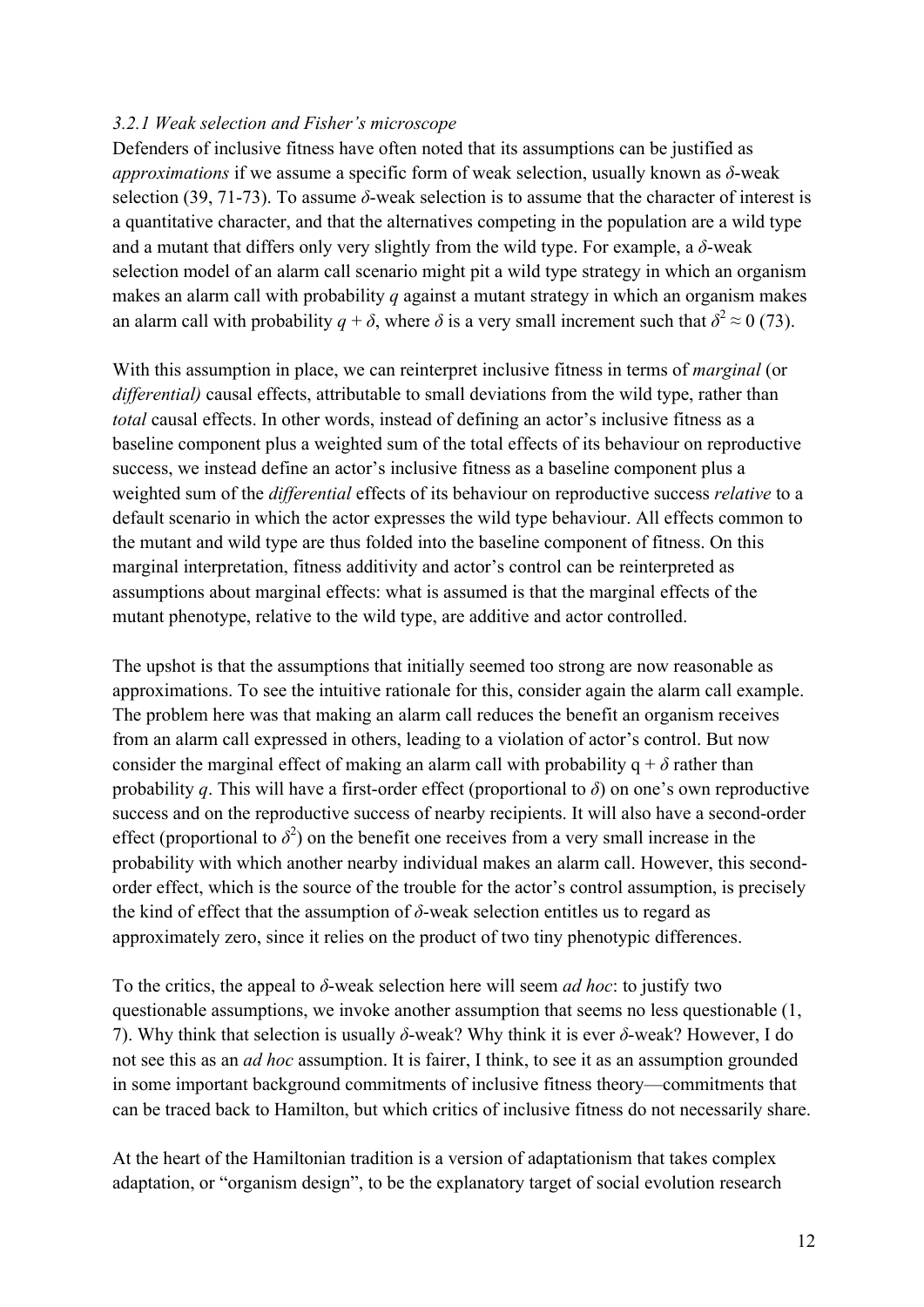(40, 74). This is combined with an empirical commitment to a gradualist picture of how complex adaptation arises. Fisher, a major influence on Hamilton, took complex adaptation to result from the gradual accumulation of mutations with tiny phenotypic effects (Darwin was also a gradualist, but the picture of adaptation arising through the accumulation of smalleffect mutations is properly credited to Fisher) (75). Fisher posited small-effect mutations on the grounds that large-effect mutations are much less likely to cause adaptive improvements. In support of this, he offered two iconic arguments: one involving an informal analogy with a microscope, the other involving a more formal geometric model.

To paraphrase (and simplify) the informal argument, suppose you are attempting to focus a microscope by turning an adjustment knob. Knowing nothing of microscopes, you have no idea which way to turn the knob, so you turn it in a random direction. If the adjustment is very small, there is a 50% chance it will improve the focus, because any very small adjustment in the right direction will help. But the larger the adjustment gets, the lower the probability it will be an improvement, because it becomes ever more likely that an adjustment, even if it happens to be in the right direction, will overshoot the target.

Using a geometric model in which a population is displaced from the optimum in phenotypic space and must find its way back to the optimum through random gene substitutions, Fisher showed that the probability of an improvement, which falls off with the size of the adjustment even in the one-dimensional case, falls off more rapidly in the case of an adjustment in two dimensions, and falls off very rapidly indeed when we are adjusting at random in many dimensions, as in the case of a mutation that affects many aspects of the phenotype. The chance of improvement is greatest, at 50%, for a mutation that affects the phenotype by an infinitesimal amount.

Fisher's argument has not been without its critics. Kimura argued that, in finite populations, mutants with larger effects on the phenotype have a greater chance of going to fixation, because mutants with small effects are prone to drifting out of existence (76). Orr showed that both Fisher and Kimura could be partially vindicated in relation to different stages of the process of cumulative adaptation: the typical effect size of a mutation fixed at an early stage in the process, when the phenotype is far from the optimum, is much larger than Fisher thought; but, as the phenotype gets closer to optimality, Fisher's concern about overshooting becomes increasingly salient and the typical effect size of a fixed mutation becomes progressively smaller (77).

Although Fisher's argument remains a source of debate (78, 79), what matters for our purposes is that a commitment to Fisherian gradualism is at the heart of Hamilton's theory of social evolution. Consider, for example, the following *credo* from Hamilton's collected papers:

I was and still am a Darwinian gradualist for most of the issues of evolutionary change. Most change comes, I believe, through selected alleles that make small modifications to existing structure and behaviour. If one could understand just this case in social situations, who cared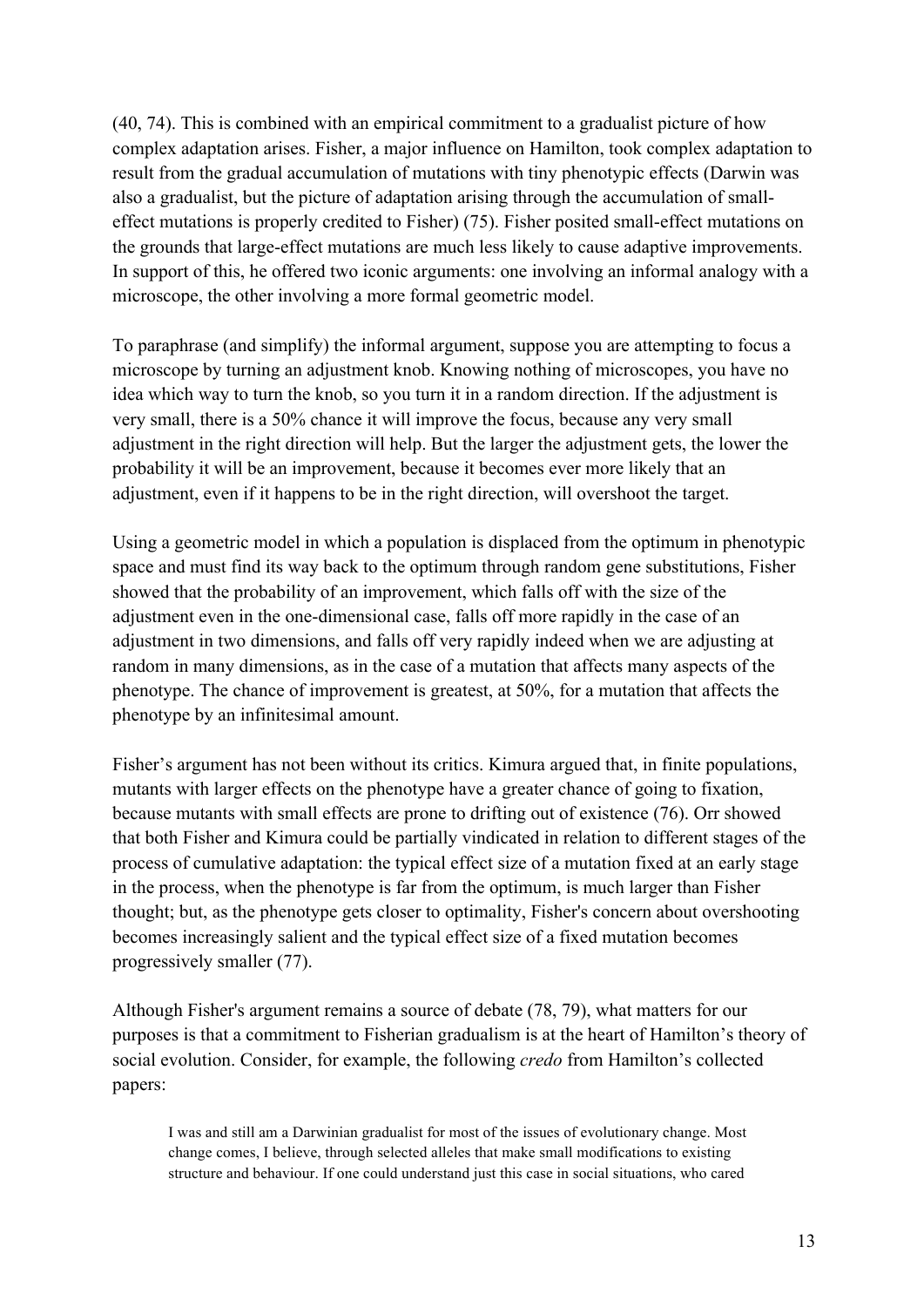much what might happen in the rare cases where the gene changes were great and happened not to be disastrous? Whether under social or classical selection, defeat and disappearance would, as always, be the usual outcome of genes that cause large changes. I think that a lot of the objection to so-called 'reductionism' and 'bean-bag reasoning' directed at Neodarwinist theory comes from people who, whether through inscrutable private agendas or ignorance, are not gradualists, being instead inhabitants of some imagined world of super-fast progress. Big changes, strong interlocus interactions, hopeful monsters, mutations so abundant and so hopeful that several may be under selection at one time—these have to be the stuff of their dreams if their criticisms are to make sense (80, pp. 27-28).

Thus a focus on *δ*-weak selection is grounded in the core commitments of Hamilton's program. The subset of selection processes for which inclusive fitness is a valid fitness concept is the same subset Hamilton and his successors take, on independent grounds, to be responsible for the cumulative assembly of complex adaptations.

#### *3.2.2 Inclusive fitness as a criterion for improvement*

There is more to be said, however, about the connection between inclusive fitness and cumulative adaptive evolution. The fact that inclusive fitness is a valid fitness concept under *δ*-weak selection does not give it any advantage over other valid fitness concepts. But, in the context of explaining cumulative adaptation, there is a different theoretical role for a fitness concept with respect to which inclusive fitness is distinctively valuable: that of providing a *criterion for phenotypic improvement*.

Suppose we are trying to explain the evolution of a complex adaptation through the gradual accumulation of tiny improvements to the phenotype. Talk of improvement implies a standard with respect to which improvement can be judged. In this context, we want more from a fitness concept than accurate calculations of short-term gene frequency change and short-term equilibria. We also want a fitness concept that can provide a stable criterion, throughout the whole process, for what constitutes an improvement to the phenotype. In other words, we want a property of an organism, *X*, such that new mutants are systematically favoured over the wild type if and only if they make a positive causal contribution (in contrast with the wild type) to *X.* The distinctive advantage of inclusive fitness over other fitness concepts is that it is a good candidate for property *X*.

To see why, imagine a process of social evolution in which natural selection gradually shapes various different aspects of a complex social strategy involving the conditional expression of different actions in different contexts. In one context, *C1*, the strategy produces actions that benefit the actor; in another context,  $C_2$ , the strategy produces actions that confer benefits on genetically related recipients. Mutants periodically arise (one at a time) that alter some aspect of the strategy very slightly, implying *δ*-weak selection.

Suppose natural selection targets different aspects of the phenotype at different times: the strategy is initially shaped by selection for enhanced benefits for the actor in *C1*, then goes through a stage in which it is shaped by selection for greater benefits conferred on genetically related recipients in  $C_2$ , and then finally goes through a streamlining stage in which the cost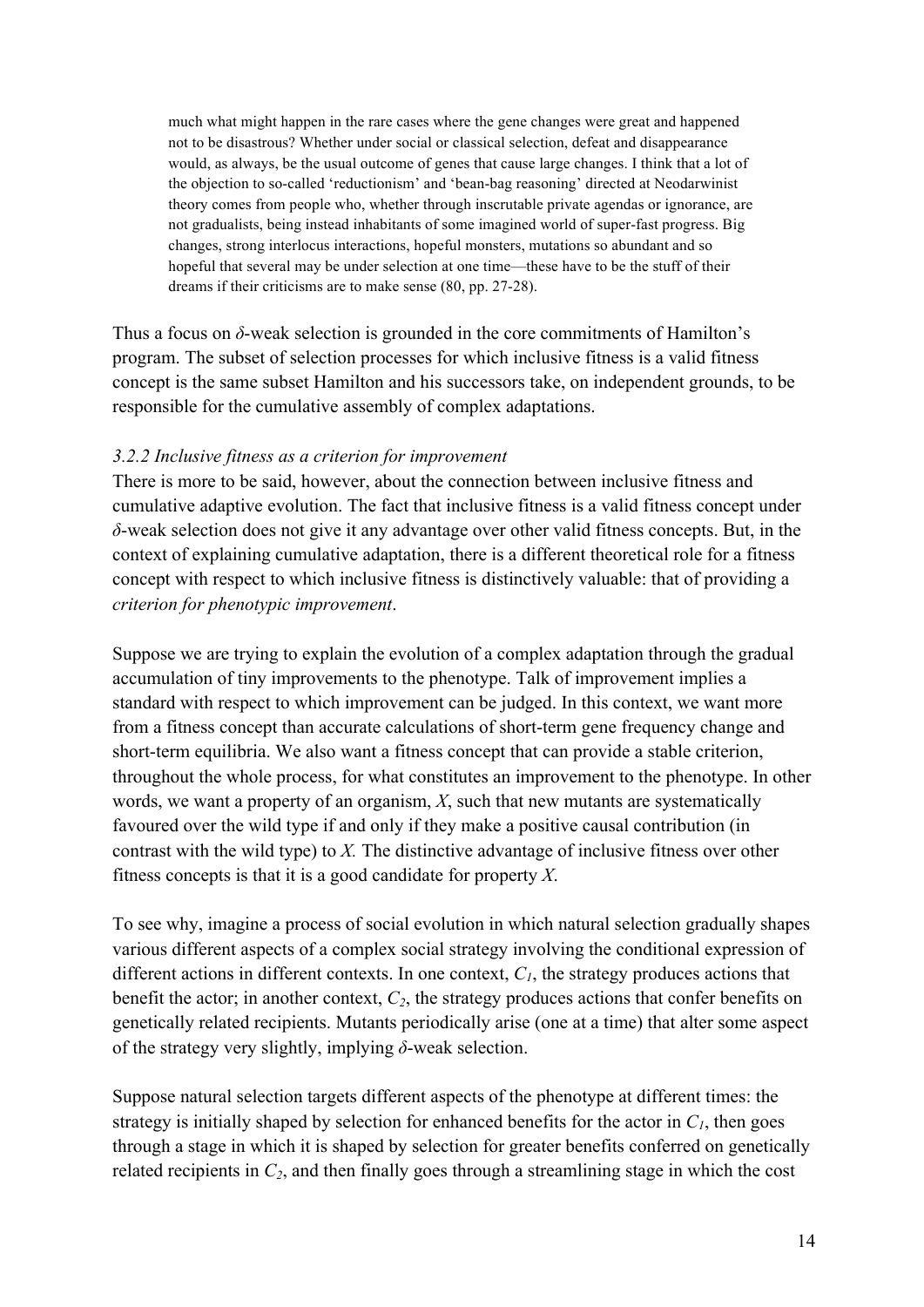to the actor of conferring benefits on relatives in  $C_2$  is gradually reduced. A more realistic scenario would involve the shaping of all these aspects of the phenotype as and when relevant mutants arise; but, for the purpose of fixing ideas, it helps to think of selection targeting different aspects in discrete stages.

At all stages in this hypothetical process, the actor's inclusive fitness provides a criterion for improvement: all and only those mutants that causally promote (in contrast to the wild type) the inclusive fitness of the actor are favoured. The same cannot be said of the actor's reproductive success, since mutants that detract from this quantity are favoured during the middle stage; nor can it be said of the recipient's reproductive success, since mutants that may be neutral or deleterious with respect to this quantity are favoured in the initial and final stages.

The cumulative assembly of social adaptations through *δ*-weak selection thus constitutes a special context in which inclusive fitness is both valid and valuable. It is valid because its assumptions are reasonable as approximations when selection is *δ*-weak. It is valuable because, unlike other fitness concepts, it provides a stable criterion for what constitutes an improvement as natural selection shapes different aspects of the phenotype.

### **3.3 The way forward**

The assumptions of inclusive fitness are empirically questionable if interpreted as exact claims about total effects. However, they can be justified as approximations regarding marginal effects under  $\delta$ -weak selection, which is to say selection on tiny differences between the mutant and the wild type. The assumption of  $\delta$ -weak selection is grounded in a methodological stance that takes complex adaptation to be the explanatory target of social evolution research, together with an empirical commitment to a gradualist picture on which complex adaptation arises through the accumulation of small improvements. In the context of a process of cumulative adaptive evolution by  $\delta$ -weak selection for small improvements, inclusive fitness has a distinctive role to play as the criterion for improvement.

## **4. Selection, design and optimality**

This special issue provides an opportunity to reflect not only on the mathematical foundations of inclusive fitness theory, but also on its connections to questions of purpose, design and optimality in the natural world. Here too, we find that the two opposing camps in the current controversy hold radically different views.

#### **4.1 One extreme**

Defenders of inclusive fitness are, for the most part, *adaptationists* who regard natural selection as a powerful generator of phenotypic optimality. Here we should distinguish two types of adaptationism. We noted above that inclusive fitness theorists take complex adaptation (or "organism design") to be their main explanatory target. Because this is a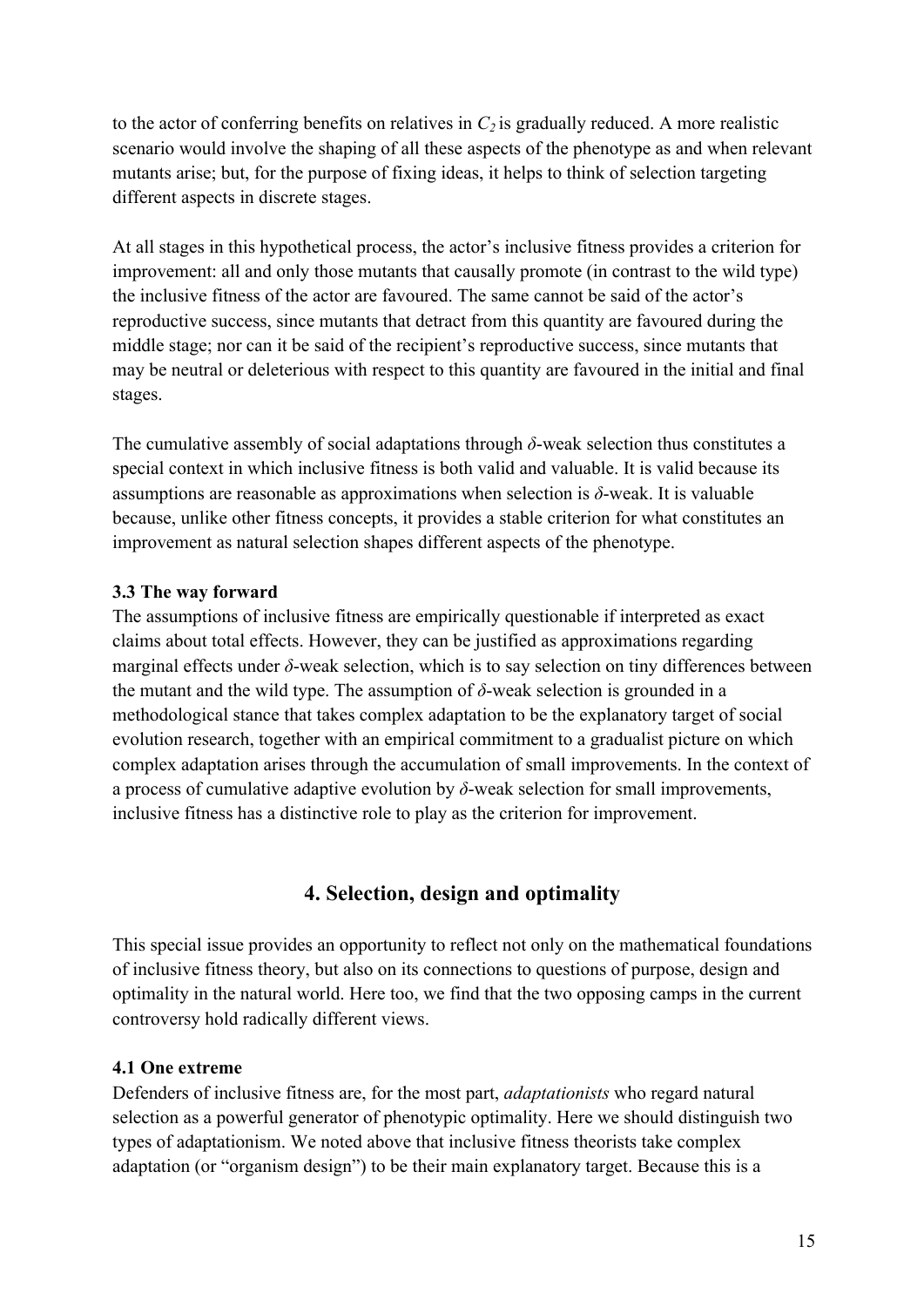methodological choice, rather than a claim about nature, it is a version of *methodological* adaptationism (81, 82). This should be distinguished from the claim that natural selection has a robust tendency to generate phenotypic optimality, and that we should therefore expect organisms to behave as if at least approximately optimizing their inclusive fitness. This is a claim about nature, and it is therefore a version of *empirical* adaptationism (81, 82).

I am sceptical of the second, stronger form of adaptationism (83, 84). The issue is a complex one, but for current purposes it is sufficient to note that the ability of natural selection to produce cumulative improvement depends on many variables, including the stability of the environment, the strength of other evolutionary causes such as drift, and the genetic architecture underlying the trait (85-87). Although social evolution researchers like to play the "phenotypic gambit" and assume that the genetic basis of social traits is simple and conducive to adaptation (88), we must remember that this is a gambit—an opening bet—and not a well supported empirical assumption. Genetic detail often turns out to matter, and there are many reasons why a process of cumulative improvement may stall, or never get off the ground at all (83, 84). There is no reason to assume that these variables are generally favourable to cumulative improvement in natural populations, and there is no substitute for testing the underlying assumptions of optimality models empirically (89, 90).

Note, however, that merely regarding inclusive fitness as a *criterion* for improvement does not imply any commitment to empirical adaptationism. We are saying here that inclusive fitness provides the bar against which the improvement or degradation of a trait should be judged. This does not imply that natural selection will always, often, or indeed ever succeed in generating cumulative improvement, let alone optimality, in the natural world. The question of how often this happens is not a question theory alone can settle (83, 84).

Inclusive fitness optimization should not, therefore, be taken as an unchallenged foundation for projects in behavioural ecology. It should be regarded as an empirical conjecture that may hold in some populations some of the time, but not in all populations all of the time. I do not think this concession undermines inclusive fitness theory in any significant way. It should, however, spur us to investigate the special features of those "paradigm Darwinian populations" (in Godfrey-Smith's terminology) in which cumulative improvement does reliably occur (87).

### **4.2 Another extreme**

Allen et al write that "There is no universal design principle … [and] no universal maximands or design principles are needed to understand the evolution of social behavior" (7). If the intended emphasis is on the term *universal*, and if Allen et al are happy to grant a role for design principles with circumscribed domains of application, I find little to disagree with here. But I suspect they are expressing a broader scepticism about the use of "design" thinking" in social evolution research—that is, scepticism about the general strategy of attempting to understand behaviour by looking for a "design objective" the behaviour promotes.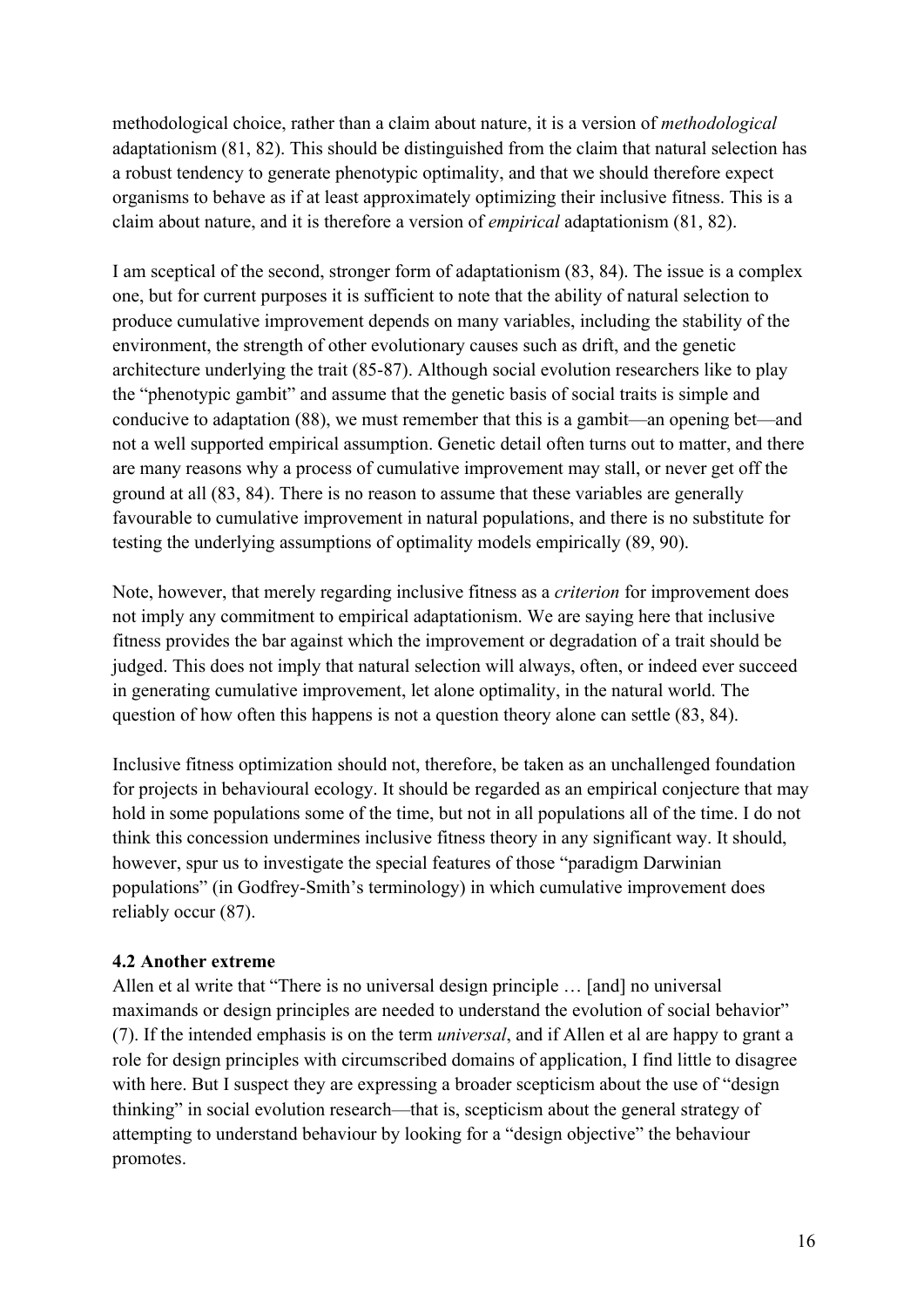In contrast, I maintain there is a legitimate, though circumscribed, role for design thinking in the study of social evolution. The gradualist's dictum, common to Darwin, Fisher and Hamilton, is that, when we find a complex adaptation, we should infer that it has been produced by a process of cumulative adaptive evolution in which small incremental improvements were favoured, and not by the sudden appearance of a hopeful monster followed by a single-step selection process. But note that the concept of *improvement* is indispensable to an understanding of this process: the fact that natural selection systematically favours *improvements* to the phenotype is what makes the process *cumulative* and the end products *adaptive*. Note, moreover, that the notion of improvement is unintelligible without a standard with respect to which improvement is to be judged, and that inclusive fitness provides the appropriate standard (Section 3). To be a gradualist is therefore to acknowledge a place in evolutionary biology for a limited form of design thinking, based around the concept of improvement, and a legitimate place for inclusive fitness as the fitness concept with respect to which an improvement is defined.

#### **4.3 The way forward**

There is a special type of evolutionary process—the gradual assembly of complex adaptation through the accumulation of small improvements—with respect to which a form of design thinking is appropriate. In this special context, as noted in Section 3, inclusive fitness has a special role as the criterion for improvement. This is not to endorse a universal design principle. Theory alone cannot tell us how often, if ever, natural selection leads to cumulative improvement, let alone optimality, and such a process is not to be expected in all populations at all times. However, the existence of complex adaptations is not in doubt, and this indicates that natural selection has succeeded in generating cumulative improvement in at least some cases. These cases hold a special (and understandable) fascination for behavioural ecologists in the Hamiltonian tradition, which helps explain and justify their continuing attachment to the concept of inclusive fitness.

## **5. Conclusion**

In attempting to reconcile the two camps in the inclusive fitness controversy, I hope to have arrived at a synthesis that does justice to the insights of both sides, and not merely at an awkward compromise. Hamilton's rule in its regression-based form—a statistical, population-level result—has genuine predictive and explanatory limitations, but it remains valuable as an organizing framework for social evolution research. There is room for a productive debate regarding its relative value in comparison to other possible organizing frameworks, such as multi-level selection theory; and progress on this issue can be made by identifying the properties we value in an organizing framework, and by evaluating the extent to which different frameworks possess these properties.

Meanwhile, inclusive fitness—which, for Hamilton, was a causal property of an individual organism—relies on the assumptions of fitness additivity and actor's control. These assumptions are reasonable approximations given a specific type of weak selection. There is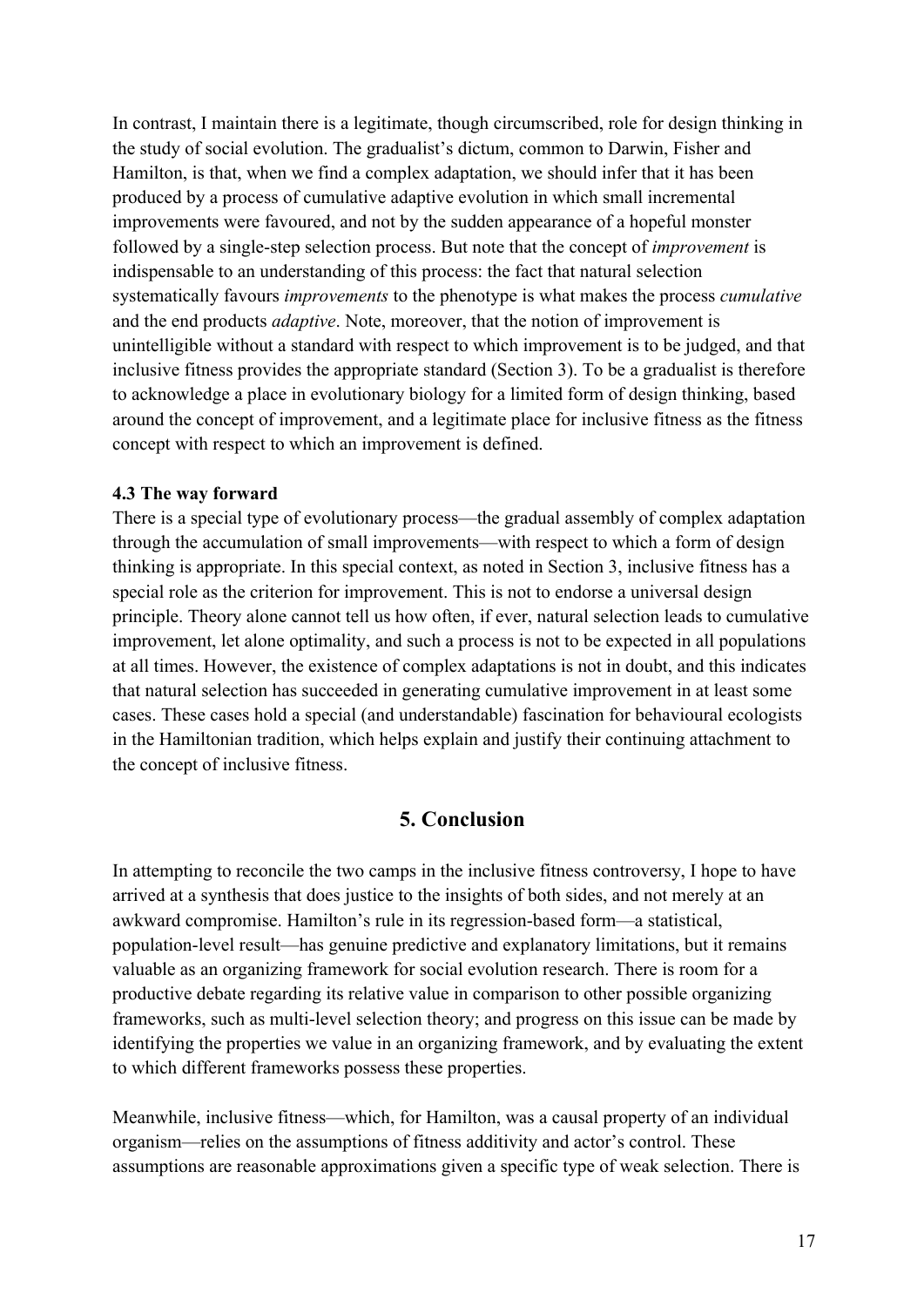room for productive debate about whether (as the critics suggest) weak selection represents a far-fetched case of little biological interest, or whether (as Hamilton and his defenders would have it) it is the process through which complex adaptation is cumulatively assembled. If the latter is correct, inclusive fitness has a special role to play as a criterion for improvement, and this licenses a limited form of design thinking.

This short paper has not aimed to settle these debates. But I hope to have shown that the differences between the two sides are not irresolvable, and that productive debate on these issues is possible.

## **Research ethics**

No ethics approval was required for this research.

## **Animal ethics**

No ethics approval was required for this research.

# **Permission for fieldwork**

No fieldwork was conducted and no permission was required.

# **Data availability**

There is no supporting data associated with this paper.

# **Author contributions**

The paper has one author.

## **Competing interests**

I have no competing interests.

# **Acknowledgements**

I thank Peter Woodford and Sarah Coakley for organizing the symposium that led to this special issue, and I thank my fellow symposium participants for their helpful comments. I also thank Peter Woodford and two anonymous reviewers for their detailed and perceptive comments on the manuscript.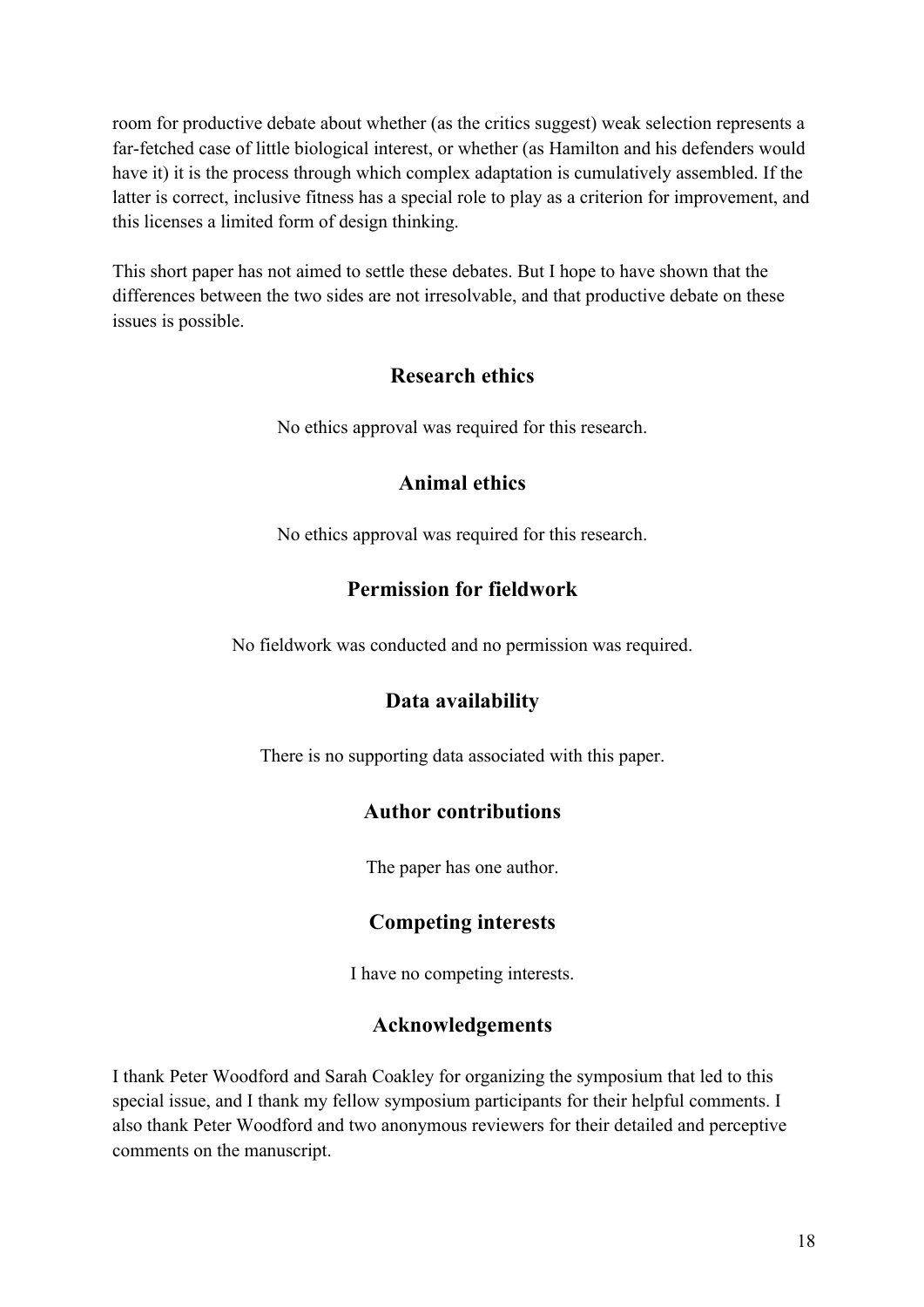## **Funding**

This work was supported by a Philip Leverhulme Prize from the Leverhulme Trust.

## **References**

- 1. Nowak MA, Tarnita CE, Wilson EO. 2010 The evolution of eusociality. Nature 466:1057-1062.
- 2. Nowak MA, Tarnita CE, Wilson EO. 2011 Nowak et al. reply. Nature 471(7339):E9- E<sub>10</sub>
- 3. van Veelen M, Garcia J, Sabelin MW, Egas M. 2010 Call for a return to rigor in models. Nature 467:661.
- 4. van Veelen M, Garcia J, Sabelin MW, Egas M. 2012 Group selection and inclusive fitness are not equivalent; the Price equation vs. models and statistics. Journal of Theoretical Biology 299:64-80.
- 5. van Veelen M, Allen B, Hoffman M, Simon B, Veller C. 2017 Hamilton's rule. Journal of Theoretical Biology 414:176-230.
- 6. Wilson EO. 2012 The Social Conquest of Earth. New York: Liveright.
- 7. Allen B, Nowak MA, Wilson EO. 2013 Limitations of inclusive fitness. Proceedings of the National Academy of Sciences USA 110:20135–20139.
- 8. Nowak MA, Allen B. 2015 Inclusive fitness theorizing invokes phenomena that are not relevant for the evolution of eusociality. PLoS Biology 13: e1002134
- 9. Allen B, Nowak MA. 2016 There is no inclusive fitness at the level of the individual. Current Opinion in Behavioral Sciences 12:122-128.
- 10. Nowak MA, McAvoy A, Allen B, Wilson EO. 2017 The general form of Hamilton's rule makes no predictions and cannot be tested empirically. Proceedings of the National Academy of Sciences of the United States of America 114:5565-5570.
- 11. Abbot P, et al. 2011 Inclusive fitness and eusociality. Nature 471:E1–E2.
- 12. Bourke AFG. 2011a Principles of Social Evolution. Oxford: Oxford University Press.
- 13. Bourke AFG. 2011b The validity and value of inclusive fitness theory. Proceedings of the Royal Society of London B: Biological Sciences 278:3313-3320.
- 14. Bourke AFG. 2015 Sex investment ratios in eusocial Hymenoptera support inclusive fitness theory. Journal of Evolutionary Biology 28:2106-2111.
- 15. Ferriere R, Michod RE. 2011 Inclusive fitness in evolution. Nature 471:E6-E8.
- 16. Herre EA, Wcislo WT. 2011 In defense of inclusive fitness theory. Nature 471:E8-E9.
- 17. Gardner A, West SA, Wild G. 2011 The genetical theory of kin selection. Journal of Evolutionary Biology 24:1020–1043.
- 18. Rousset F, Lion S. 2011 Much ado about nothing: Nowak et al.'s charge against inclusive fitness theory. Journal of Evolutionary Biology 24:1386-1392.
- 19. Queller DC. 2011 Expanded social fitness and Hamilton's rule for kin, kith and kind. Proceedings of the National Academy of Sciences USA 108:10792-10799.
- 20. Queller DC. 2016 Kin selection and its discontents. Philosophy of Science 83:861- 872.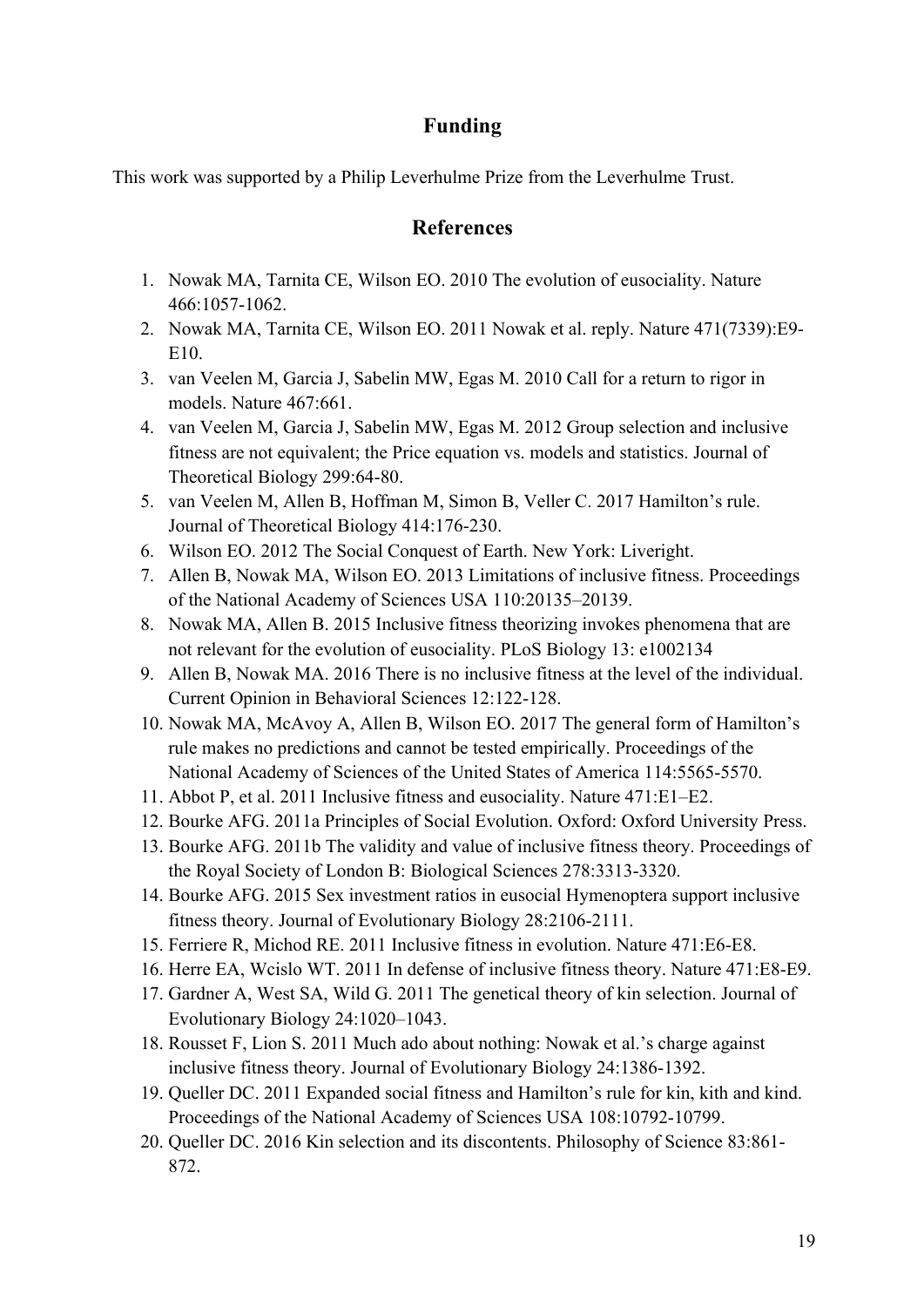- 21. Strassmann JE, Page RE Jr, Robinson GE, Seeley TD. 2011 Kin selection and eusociality. Nature 471:E5-E6.
- 22. Liao X, Rong R, Queller DC. 2015 Relatedness, conflict, and the evolution of eusociality. PLoS Biology 13:e1002098.
- 23. Marshall JAR. 2015 Social Evolution and Inclusive Fitness Theory: An Introduction. Princeton, NJ: Princeton University Press.
- 24. Marshall JAR. 2016 What is inclusive fitness theory, and what is it for? Current Opinion in Behavioral Sciences 12:103-108.
- 25. Grafen A. 2007 Detecting kin selection at work using inclusive fitness. Proceedings of the Royal Society of London B: Biological Sciences 274:713-719.
- 26. Birch J. 2017 Kin selection, group selection and the varieties of population structure. British Journal for the Philosophy of Science, in press.
- 27. Nowak MA. 2006 Five rules for the evolution of cooperation. Science 314:1560- 1563.
- 28. Allen B, Nowak MA. 2015 Games among relatives revisited. Journal of Theoretical Biology 378:103–116.
- 29. Hamilton WD. 1963 The evolution of altruistic behavior. American Naturalist 97:354-356.
- 30. Hamilton WD. 1964 The genetical evolution of social behaviour I and II. Journal of Theoretical Biology 7:1-52.
- 31. Hamilton WD. 1970 Selfish and spiteful behaviour in an evolutionary model. Nature 228:1218-1220.
- 32. Hamilton WD. 1975 Innate social aptitudes of man: an approach from evolutionary genetics. In Fox R (ed) Biosocial Anthropology. Wiley, New York, pp. 133-155.
- 33. Queller DC. 1992 A general model for kin selection. Evolution 46:376-380.
- 34. Dawkins R. 1976 The Selfish Gene. New York: W. W. Norton and Company
- 35. Gardner A, West SA. 2010 Greenbeards. Evolution 64:25-38.
- 36. Queller DC. 1996 The measurement and meaning of inclusive fitness. Animal Behaviour 51:229-232.
- 37. Akçay E, van Cleve J. 2016 There is no fitness but fitness, and the lineage is its bearer. Philosophical Transactions of the Royal Society of London B: Biological Sciences 371:20150085.
- 38. Okasha S, Martens J. 2016 The causal meaning of Hamilton's rule. Royal Society Open Science 3:160037.
- 39. Grafen A. 2006 Optimization of inclusive fitness. Journal of Theoretical Biology 238:541-563.
- 40. Gardner A. 2009 Adaptation as organism design. Biology Letters 5:861–864.
- 41. West SA, Gardner A. 2013 Adaptation and inclusive fitness. Current Biology 23:R577-R584.
- 42. Birch J. 2014 Hamilton's rule and its discontents. British Journal for the Philosophy of Science 65:381-411.
- 43. Birch J, Okasha S. 2015 Kin selection and its critics. BioScience 65:22-32.
- 44. Taylor PD, Frank SA. 1996 How to make a kin selection model. Journal of Theoretical Biology 180:27-37.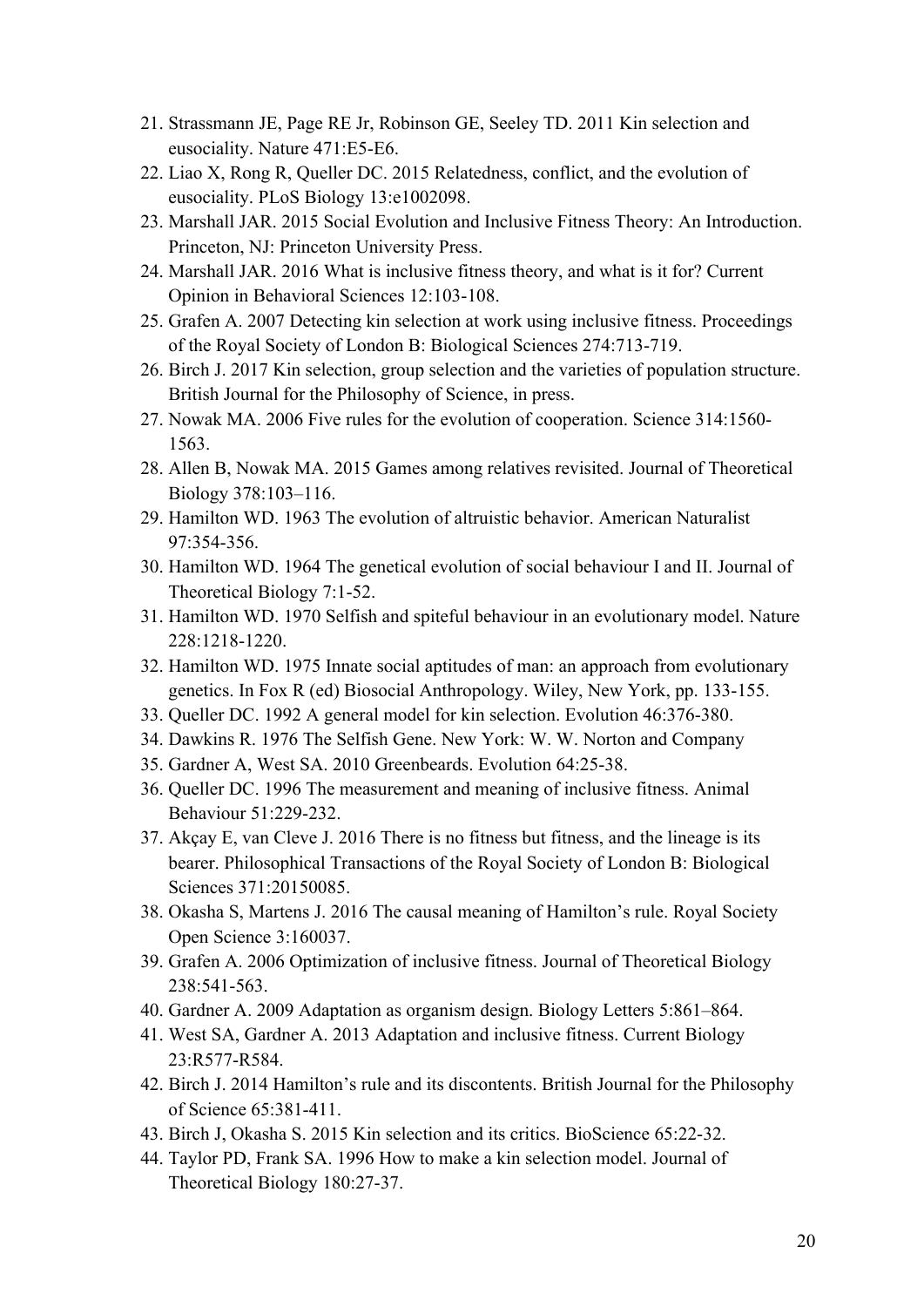- 45. Frank SA. 1998 Foundations of Social Evolution. Princeton, NJ: Princeton University Press.
- 46. Wenseleers T, Gardner A, Foster KR. 2010 Social evolution theory: a review of methods and approaches. In Székely T, Moore AJ, Komdeur J (eds.) Social Behaviour: Genes, Ecology and Evolution. Cambridge University Press, Cambridge, pp. 132-158.
- 47. Salmon WC. 1984 Scientific Explanation and the Causal Structure of the World. Princeton, NJ: Princeton University Press.
- 48. Woodward JM. 2003 Making Things Happen: A Theory of Causal Explanation. New York: Oxford University Press.
- 49. Spirtes P, Glymour C, Scheines R. 2000 Causation, Prediction, and Search, 2nd edition. Cambridge, MA: MIT Press.
- 50. Pearl J. 2009 Causality, 2nd edition. Cambridge: Cambridge University Press.
- 51. Ridley M, Grafen A. 1981 Are green beard genes outlaws? Animal Behaviour 29:954-955.
- 52. Okasha S. 2002 Genetic relatedness and the evolution of altruism. Philosophy of Science 69:138-149.
- 53. Biernaskie JM, West SA, Gardner A. 2011 Are greenbeards intragenomic outlaws? Evolution 65:2729-2742.
- 54. Birch J. 2014 Gene mobility and the concept of relatedness. Biology and Philosophy 29:445-476.
- 55. Rankin DJ, Rocha EPC, Brown SP. 2011 What traits are carried on mobile genetic elements, and why? Heredity 106:1-10.
- 56. Birch J. 2017 The Philosophy of Social Evolution. Oxford: Oxford University Press.
- 57. Price GR. 1972 Extension of covariance selection mathematics. Annals of Human Genetics 35:485-490.
- 58. Marshall JAR. 2011 Ultimate causes and the evolution of altruism. Behavioral Ecology and Sociobiology 65:503-512.
- 59. West SA, Griffin AS, Gardner A. 2007 Evolutionary explanations for cooperation. Current Biology 17:R661-R672
- 60. Gardner A, West SA, Barton NH. 2007 The relation between multilocus population genetics and social evolution theory. American Naturalist 169:207-26.
- 61. Lehmann L, Keller L. 2006 The evolution of cooperation and altruism a general framework and a classification of models. Journal of Evolutionary Biology 19:1365- 1376.
- 62. Price GR. 1970 Selection and covariance. Nature 227:520-521.
- 63. Gardner A. 2008 The Price equation. Current Biology 18:R198-R202.
- 64. Doebeli M, Ispolatov R, Simon B. 2017 Towards a mechanistic foundation of evolutionary theory. eLife 6:e23804.
- 65. Sober E, Wilson DS. 1998 Unto Others: The Evolution and Psychology of Unselfish Behavior. Cambridge, MA: Harvard University Press.
- 66. Okasha S. 2006 Evolution and the Levels of Selection. Oxford: Oxford University Press.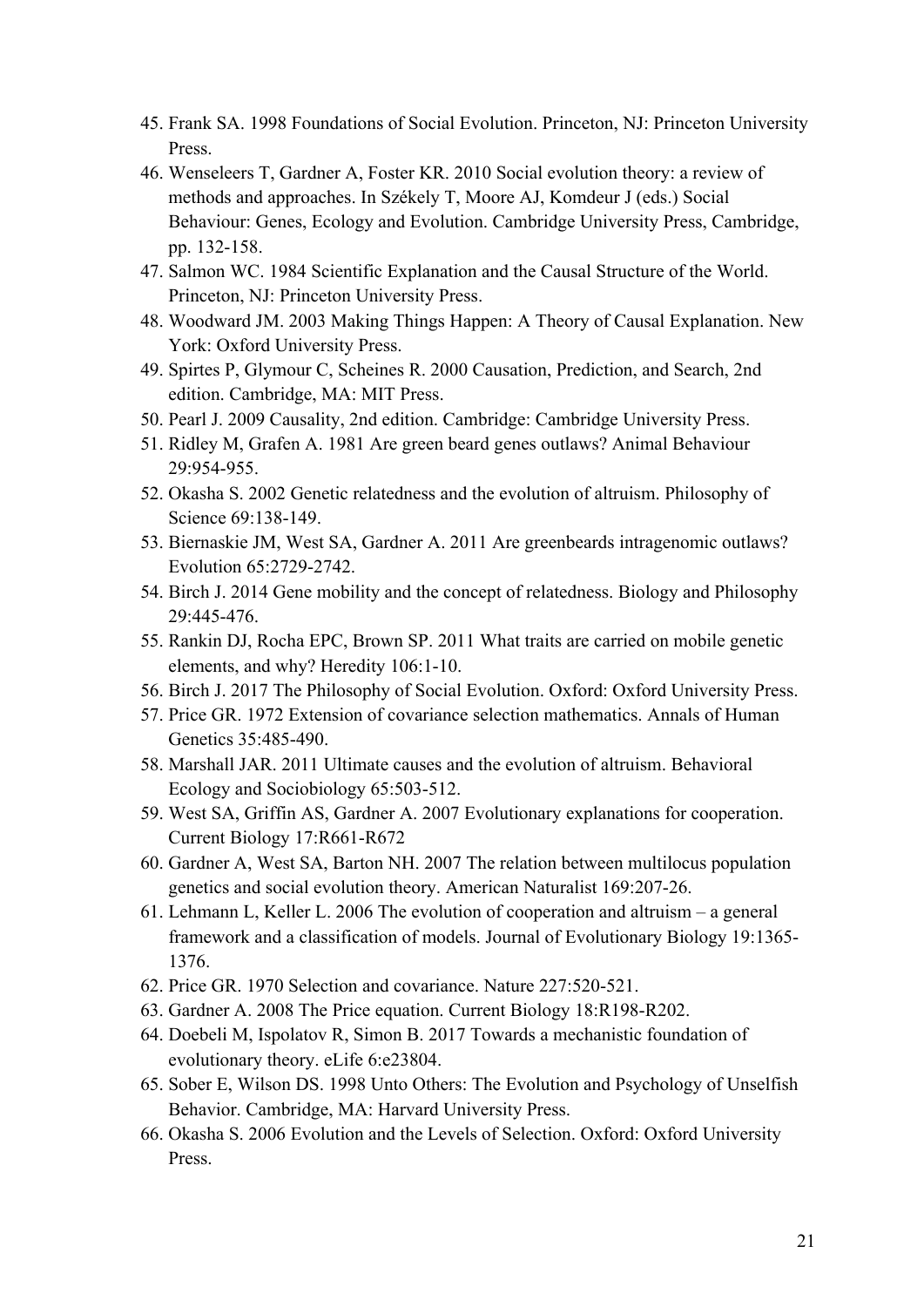- 67. Uyenoyama MK, Feldman MW. 1982 Population genetic theory of kin selection II: the multiplicative model. American Naturalist 120:614-627.
- 68. Queller DC. 1984 Kin selection and frequency dependence: a game-theoretic approach. Biological Journal of the Linnaean Society 23:133-143.
- 69. Queller DC. 1985 Kinship, reciprocity, and synergism in the evolution of social behaviour. Nature 318:366-367.
- 70. Queller DC. 1992b Quantitative genetics, inclusive fitness and group selection. American Naturalist 139:540-558.
- 71. Grafen A. 1985 A geometrical view of relatedness. Oxford Surveys in Evolutionary Biology 2:28-89.
- 72. Grafen A. 1985 Hamilton's rule OK. Nature 318:310-311.
- 73. Wild G, Traulsen A. 2007 The different limits of weak selection and the evolutionary dynamics of finite populations. Journal of Theoretical Biology 247:382-390.
- 74. Grafen A. 2014 The Formal Darwinism Project in outline. Biology & Philosophy 29:155-174.
- 75. Fisher RA. 1930 The Genetical Theory of Natural Selection. Oxford: Clarendon Press.
- 76. Kimura M. 1983 The Neutral Theory of Molecular Evolution. Cambridge: Cambridge University Press.
- 77. Orr HA. 1998 The population genetics of adaptation: the distribution of factors fixed during adaptive evolution. Evolution 52:935-949.
- 78. Waxman D, Welch JJ. 2005 Fisher's microscope and Haldane's ellipse. American Naturalist 166:447-457.
- 79. Martin G, Lenormand T. 2006 A general multivariate extension of Fisher's geometrical model and the distribution of mutation fitness effects across species. Evolution 60:893-907.
- 80. Hamilton WD. 1996 Narrow Roads of Gene Land: The Collected Papers of W. D. Hamilton. Vol. 1: Evolution of Social Behaviour. New York: W. H. Freeman and Company.
- 81. Godfrey-Smith P. 2001 Three kinds of adaptationism. In Orzack SH, Sober E (eds), Adaptationism and Optimality. New York: Cambridge University Press, pp. 335-357.
- 82. Lewens T. 2009 Seven types of adaptationism. Biology and Philosophy 24:161-182.
- 83. Birch J. 2014 Has Grafen formalized Darwin? Biology and Philosophy 29:175-180.
- 84. Birch J. 2016 Natural selection and the maximization of fitness. Biological Reviews 91:712-727.
- 85. Hammerstein P. 1996 Darwinian adaptation, population genetics and the streetcar theory of evolution. Journal of Mathematical Biology 34:511–532
- 86. Eshel I, Feldman MW. 2001 Optimality and evolutionary stability under short- and long-term selection. In Orzack SH, Sober E (eds) Adaptationism and Optimality. - Cambridge University Press, Cambridge, pp. 161-190.
- 87. Godfrey-Smith P. 2009 Darwinian Populations and Natural Selection. Oxford University Press.
- 88. Grafen A. 1984 Natural selection, kin selection and group selection. In Krebs JR, Davies NB. (eds) Behavioural Ecology, 2nd edition. Blackwell, Oxford, pp. 62–84.